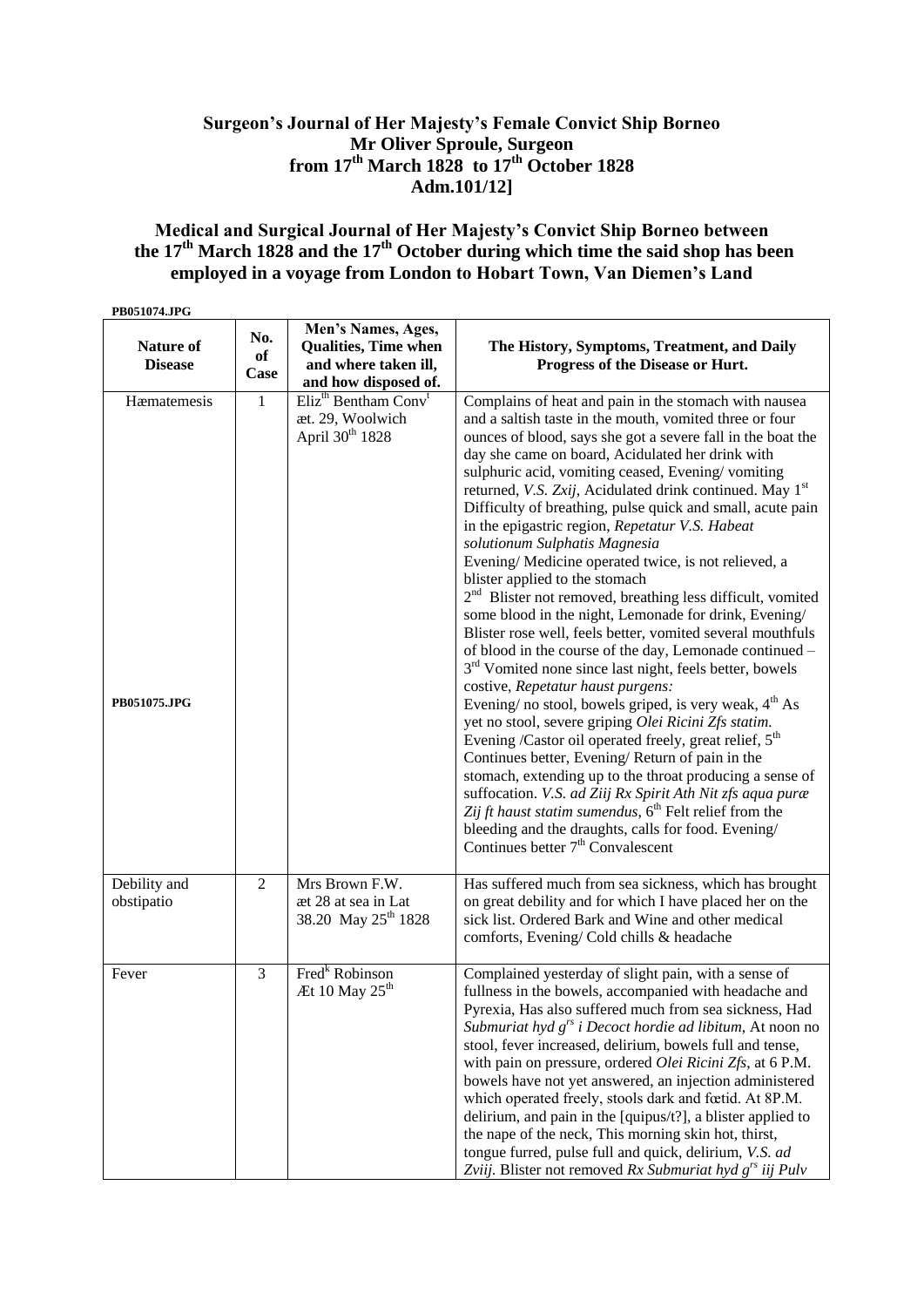|              |   |                                                | Antimonial g <sup>rs</sup> x Syrup[ Lem.?]. q.s. ft. Pilulæ tres<br>æquals, unus sumatur tertia quaque hora, Evening/<br>Blister rose well, less delirium, abdomen full tense and<br>painful on pressure, no stool, Olei Ricini Zfs, Emp<br>Epispast ad regionum [Urnl??.]<br>26 <sup>th</sup> Medicine operated once, less pain in head and<br>bowels, skin still hot, thirst, blister dressed.                                                                                                                                                                                                                                                                                                                                                                                                      |
|--------------|---|------------------------------------------------|-------------------------------------------------------------------------------------------------------------------------------------------------------------------------------------------------------------------------------------------------------------------------------------------------------------------------------------------------------------------------------------------------------------------------------------------------------------------------------------------------------------------------------------------------------------------------------------------------------------------------------------------------------------------------------------------------------------------------------------------------------------------------------------------------------|
|              |   | Mrs Brown                                      | 26 <sup>th</sup> says she perspired freely after the cold fit last<br>evening which relieved her, Bowels costive, Rx Pulv<br>Jalapæ $g^{rs}$ x Submuriat hyd grs ij $M$ statim sumend,<br>Evening Medicine operated twice, feels relieved, great<br>debility, Bark and Wine continued                                                                                                                                                                                                                                                                                                                                                                                                                                                                                                                 |
| PB051076.JPG |   | Fred <sup>k</sup> Robinson                     | Evening Pyrexia increased, bowels flatulent, had one<br>evacuation since morning, no delirium, Repetatur V.S.<br>ad Zvi<br>27 <sup>th</sup> Passed a good night less fever, abdomen still<br>considerably swollen, ordered Calomel $g^{rs}v$ Evening<br>Medicine has not operated, in other respects the same,<br>Gave him Olei Ricini Zfs                                                                                                                                                                                                                                                                                                                                                                                                                                                            |
|              | 3 | Mrs Brown's case<br>continued                  | May $27th$ Symptoms the same as yesterday, Evening/<br>Cold fit returned at 6 P.M. and lasted nearly twenty<br>minutes – Bark and Wine continued –                                                                                                                                                                                                                                                                                                                                                                                                                                                                                                                                                                                                                                                    |
|              | 3 | Fred <sup>k</sup> Robinson                     | $28th$ Bowels freely opened, stools dark, and offensive, no<br>delirium, bowels easy, tongue fowl, less thirst, great<br>debility<br>Eveng/More Pyrexia, face and trunk sponged with<br>vinegar and water, bowels open. 29 <sup>th</sup> Less fever in other<br>respects the same, Evening/Had two bilious stools in the<br>course of the day pulse quick, heat of skin the same<br>30 <sup>th</sup> Was purged three times last night no pain in the<br>bowels, heat of skin more natural, ordered Pulv Rhei $g^{rs}$ x<br>c Submuriat hyd $g'$ i, removed on Deck<br>Evening/Powder operated twice, feels better. 31 <sup>st</sup><br>Continues better, no fever, extremely weak, had some<br>boiled barly for breakfast, Evening calls for food.<br>Convalescent. July $5th$ Discharged quite well |
| Debility     | 3 | Mrs Brown's case<br>continued                  | May 28 <sup>th</sup> Symptoms same as yesterday Medicine<br>continued, Evening/no return of fever, 29 <sup>th</sup> Passed a<br>good night, is rather stronger, Evening/ no fever, tongue<br>clean, better appetite, 30 <sup>th</sup> Good rest. Gains strength,<br>Evening/ The same, 31 <sup>st</sup> Convalescent Bark and Wine<br>continued.<br>June 13 <sup>th</sup> Discharged from the sick list.                                                                                                                                                                                                                                                                                                                                                                                              |
| Hæmatemesis  |   | Eliz <sup>th</sup> Bentham's case<br>continued | Since the $7th$ of May no notice has been taken of this<br>woman's case, having been retained in the list only on<br>account of extreme debility produced by sea sickness,<br>however, during our stay at Madeira she recovered<br>rapidly and appeared to do well in every respect until this<br>morning, when she suffered a relapse and vomited a<br>quantity of blood mixed with the contents of the<br>stomach, Face flushed respiration difficult fever very<br>slight, pulse small and regular. Mittatur sanguis e brachia<br>ad Zviij Tinct. ferri Muriat g <sup>tts</sup> xij ordered to be taken in<br>an ounce of water                                                                                                                                                                    |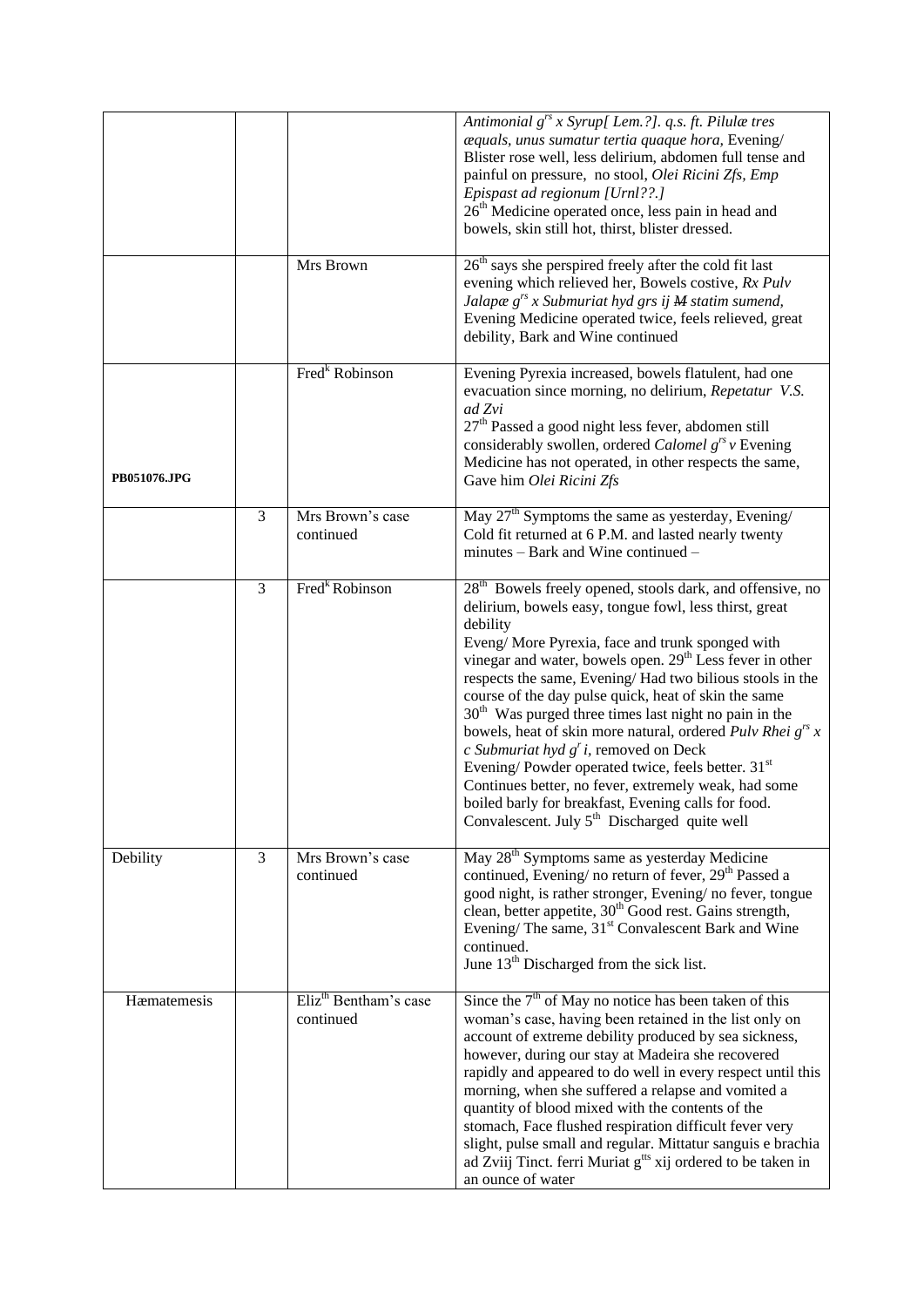| PB051077.JPG |                |                                                                                    | Evening/Breathing less difficult, complains of<br>oppression and pain in the stomach Olei Ricini Zi statim<br>sumend, oatmeal gruel for drink. 14 <sup>th</sup> Bowels free,<br>vomiting of blood ceased, still continues to retch,<br>Effervescing draught ordered<br>Evening/stomach less irritable, appetite bad, ate a little<br>arrow root.<br>$15^{\text{th}}$ Symptoms the same as last evening, Evening/<br>Continues easy, 16 <sup>th</sup> Bowels costive, feels better in other<br>respects Rx Submuriat hyd $g^{rs}$ iij Pulv Jalap $g^{rs}$ xv M<br>statim sumend. Evening/Powder did well, brings up a<br>quantity of phlegm from the fauces which excites<br>vomiting and causes a difficulty of breathing, Emp Lyttæ<br>parti affector, 17 <sup>th</sup> Blister not removed, respiration free,<br>Decoct hordie ad libitum, Evening/Blister rose well.<br>Symptoms the same as in the morning. $18th$ Bad rest,<br>stomach continues irritable, had some arrow root for<br>breakfast, bowels free -<br>Evening/Says she feels easier in every respect. 19 <sup>th</sup> Is<br>very weak. Catamenia present, sickness at stomach again<br>this morning, no stool since yesterday, Evening/no stool,<br>slight cough with difficulty of breathing, great debility,<br>Habeat sera nocte Pilulæ Jalap c Calomel $N^o$ . iij<br>20 <sup>th</sup> Pills operated about 4 o'clock this morning,<br>symptoms less urgent, had tea for breakfast<br>Evening/Continues better, return of appetite<br>$21st$ Symptoms the same –<br>Evening/Complains of a burning sensation in the<br>stomach, has vomited a quantity of bile, Repetatur<br>Pilulæ Jalap c Calomel |
|--------------|----------------|------------------------------------------------------------------------------------|----------------------------------------------------------------------------------------------------------------------------------------------------------------------------------------------------------------------------------------------------------------------------------------------------------------------------------------------------------------------------------------------------------------------------------------------------------------------------------------------------------------------------------------------------------------------------------------------------------------------------------------------------------------------------------------------------------------------------------------------------------------------------------------------------------------------------------------------------------------------------------------------------------------------------------------------------------------------------------------------------------------------------------------------------------------------------------------------------------------------------------------------------------------------------------------------------------------------------------------------------------------------------------------------------------------------------------------------------------------------------------------------------------------------------------------------------------------------------------------------------------------------------------------------------------------------------------------------------------------------------------------------------------------------------|
| Obstipatio   | $\overline{4}$ | <b>Agnes Murray</b><br>Conv $^t$ æt 45<br>June 21 <sup>st</sup> In Lat.<br>15.20nw | Complains of pain and heat in the stomach with an<br>inclination to vomit, skin covered with a cold clammy<br>sweat, pulse small and weak, bowels costive, appetite<br>bad and appears to be very much dejected in mind,<br>during my visit has vomited freely, Chamomile tea<br>prescribed and as soon as her stomach becomes quiet,<br>ordered two pills compound of Pulv Jalapæ g <sup>r</sup> s vij c<br>Submuriat hyd g <sup>rs</sup> iij<br>Evening/Had two free evacuations in the course of the<br>day, Abdomen swollen, but not painful, Exhibited the<br>following cordial draught, Rx Tinct Cinnamomi comp Zij<br>Aqua puræ Z ij M<br>22 <sup>nd</sup> Tolerable rest, bowels less swollen, extremities not<br>so cold, is very weak, Tinct Rhei zi in Aqua puræ Zi<br>statim                                                                                                                                                                                                                                                                                                                                                                                                                                                                                                                                                                                                                                                                                                                                                                                                                                                                                   |
| PB051078.JPG |                | Eliz <sup>th</sup> Bentham's case<br>continued                                     | $22nd$ Had two bilious evacuations in the night, still<br>complains of a sense of heat in the stomach and thirst, an<br>effervescent draught ordered, Evening/ no stool through<br>the day, still complains of her stomach and difficulty of<br>breathing, Repetantur Pilulæ<br>$23rd$ Pills operated in the night, feels better, asks for<br>some arrow root                                                                                                                                                                                                                                                                                                                                                                                                                                                                                                                                                                                                                                                                                                                                                                                                                                                                                                                                                                                                                                                                                                                                                                                                                                                                                                              |
|              |                | <b>Agnes Murray</b>                                                                | $23rd$ Had two purging pills last evening, which have not<br>yet operated, Habeat Olei Ricini Zfs statim, Evening/<br>Had one costive evacuation, which afforded relief, ate                                                                                                                                                                                                                                                                                                                                                                                                                                                                                                                                                                                                                                                                                                                                                                                                                                                                                                                                                                                                                                                                                                                                                                                                                                                                                                                                                                                                                                                                                               |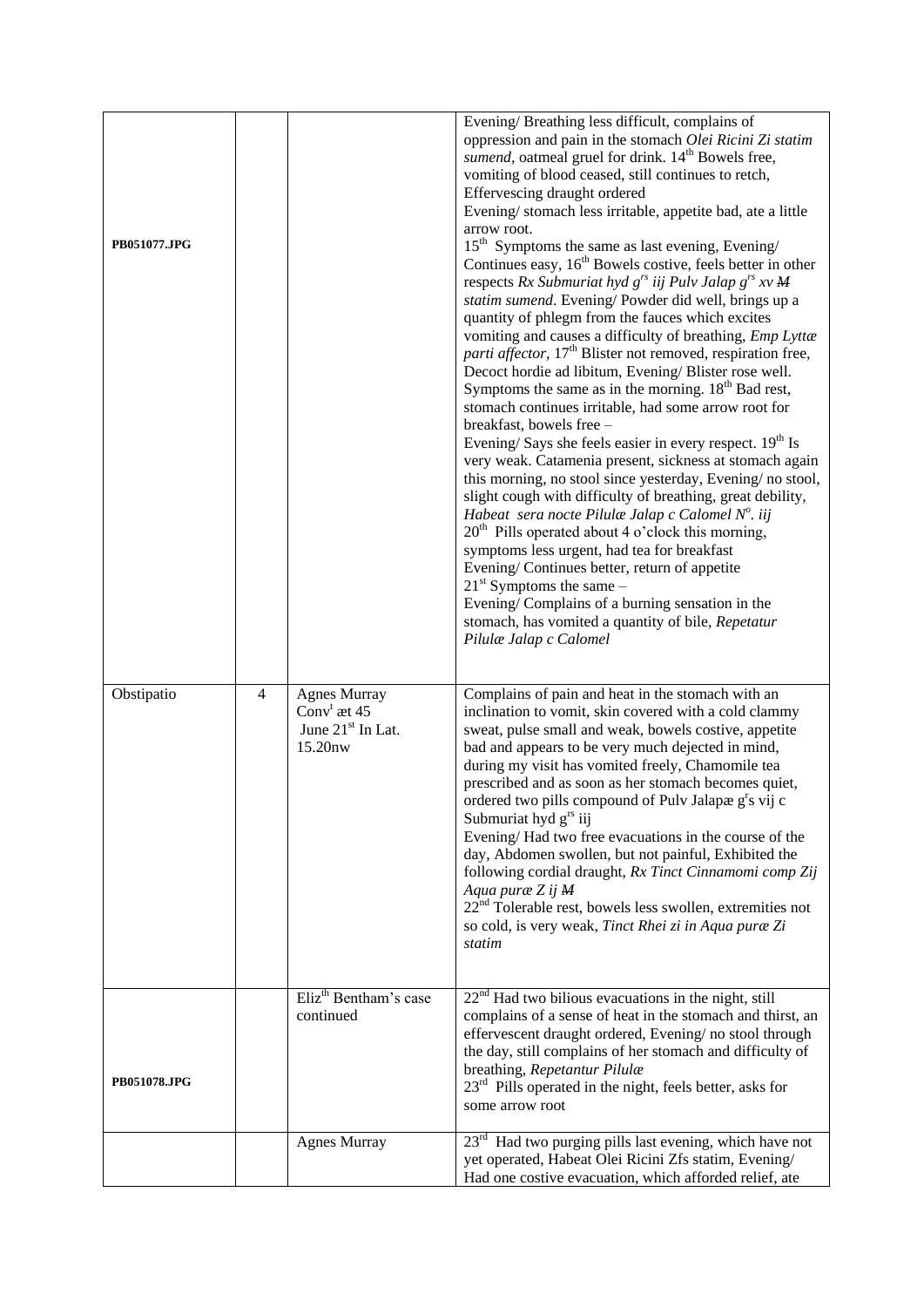|              |   |                                                             | some preserved meat for dinner, oatmeal gruel for drink.<br>$24th$ Medicine operated freely in the night, good rest, is<br>much better                                                                                                                                                                                                                                                                                                                                                                                                                                                                                                |
|--------------|---|-------------------------------------------------------------|---------------------------------------------------------------------------------------------------------------------------------------------------------------------------------------------------------------------------------------------------------------------------------------------------------------------------------------------------------------------------------------------------------------------------------------------------------------------------------------------------------------------------------------------------------------------------------------------------------------------------------------|
|              |   | Eliz <sup>th</sup> Bentham                                  | $24th$ Symptoms the same as yesterday<br>Evening/stomach less irritable, slight cough, appetite<br>rather better, Pilula hyd $g^{rs}$ v ordered                                                                                                                                                                                                                                                                                                                                                                                                                                                                                       |
|              |   | <b>Agnes Murray</b>                                         | Evening/No alteration ordered Pilulæ hyd $g^{rs}v$ ,<br>$25th$ Passed a good night, feels better                                                                                                                                                                                                                                                                                                                                                                                                                                                                                                                                      |
|              |   | Eliz <sup>th</sup> Bentham                                  | $25th$ Is much better this morning, Had a cup of Coffee for<br>breakfast-<br>Evening/Continues better                                                                                                                                                                                                                                                                                                                                                                                                                                                                                                                                 |
|              |   | <b>Agnes Murray</b>                                         | Evening/No stool, appetite improved<br>$26th$ No alteration since last evening –                                                                                                                                                                                                                                                                                                                                                                                                                                                                                                                                                      |
|              |   | Eliz <sup>th</sup> Bentham                                  | 26 <sup>th</sup> Stomach easy, bowels costive, <i>Habeat Pulv Jalap ai</i><br>statim                                                                                                                                                                                                                                                                                                                                                                                                                                                                                                                                                  |
| Dyspepsia    | 5 | Mrs Jackson F.W.<br>Æt 33<br>June 26 <sup>th</sup> Lat 9.54 | Has been complaining for some days past of loss of<br>appetite, accompanied with pain and oppression in the<br>Epigastrium, Is of a desponding disposition and of a<br>costive habit of body.<br>Laxative pills have been frequently administered to her,<br>which relieved the urgent symptoms, but never improved<br>the appetite, yesterday she had an Emetic of<br>Ipecacuanha, This morning complains of nausea and<br>great debility, bowels rather in a relaxed state, Gave her<br>Pulvris Rhei $g^{rs}$ xv c Submuriat hyd $g^{rs}$ iij<br>Evening/no stool since the exhibition of the powder, in<br>other respects the same |
|              |   | Eliz <sup>th</sup> Bentham                                  | Evening/-Medicine operated twice, continues rather<br>better                                                                                                                                                                                                                                                                                                                                                                                                                                                                                                                                                                          |
|              |   | <b>Agnes Murray</b>                                         | Evening/No alteration since morning Repetatur Pilula<br>hyd – $27th$ Says her stomach was painful through the<br>night, had a passage in her bowels this morning which<br>afforded relief, still continues weak Omittatur Pil. hyd-<br>Evening/Much the same                                                                                                                                                                                                                                                                                                                                                                          |
|              |   | Eliz <sup>th</sup> Bentham                                  | $27th$ In every respect better this morning                                                                                                                                                                                                                                                                                                                                                                                                                                                                                                                                                                                           |
|              |   | Mrs Jackson                                                 | 27 <sup>th</sup> Bowels free, bad rest, state of stomach the same,<br>pulse rather quick, heat of skin natural, Evening/As<br>usual<br>28 <sup>th</sup> Bad rest, sickness at stomach, was twice purged in<br>the night, pulse small and about 80 in a minute, heat of<br>skin rather increased, Emp Epispast ad Region Epigast,<br>Decoct hordie ad libitum                                                                                                                                                                                                                                                                          |
|              |   | <b>Agnes Murray</b>                                         | $28th$ Symptoms the same as yesterday                                                                                                                                                                                                                                                                                                                                                                                                                                                                                                                                                                                                 |
| PB051079.JPG |   | Eliz <sup>th</sup> Bentham                                  | June 28 <sup>th</sup> Appetite bad, is very weak, ordered<br>Chamomile tea, Evening/symptoms the same                                                                                                                                                                                                                                                                                                                                                                                                                                                                                                                                 |
|              |   | <b>Agnes Murray</b>                                         | Evening/Rather better, bowels free                                                                                                                                                                                                                                                                                                                                                                                                                                                                                                                                                                                                    |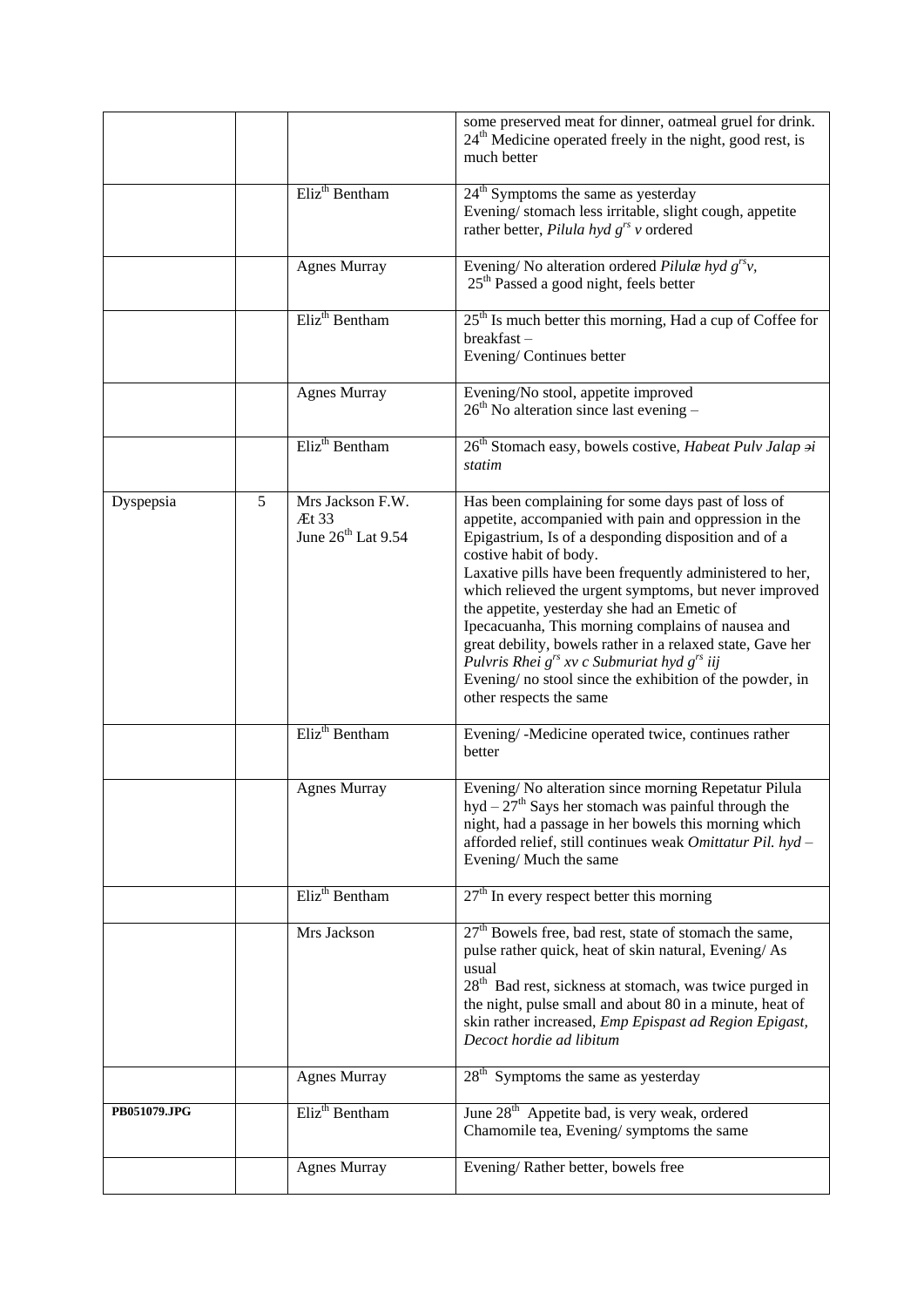| Mrs Jackson                | Evening/Blister rose well, cannot say shes any better,<br>stomach still irritable<br>Rx submuriat hyd $g^{rs}$ ij opii $g^{r}$ i $M$ et ft. Pilulæ statim<br>sumend, 29 <sup>th</sup> Better rest, says if she moves her head on<br>the pillow it excites vomiting, had no stool yesterday<br>Rx Sulp magnesiæ Zi Infus Sennæ Zvj Tinct cinnamomi<br>comp Zij Ma third part every second hour until the<br>bowels are opened |
|----------------------------|------------------------------------------------------------------------------------------------------------------------------------------------------------------------------------------------------------------------------------------------------------------------------------------------------------------------------------------------------------------------------------------------------------------------------|
| Eliz <sup>th</sup> Bentham | 29 <sup>th</sup> says she feels better, bowels rather costive, asks for<br>a cup of Coffee                                                                                                                                                                                                                                                                                                                                   |
| <b>Agnes Murray</b>        | 29 <sup>th</sup> Bad rest, slight headache, in respects better,<br>Evening/Much the same                                                                                                                                                                                                                                                                                                                                     |
| Mrs Jackson                | Evening/Purging draughts operated twice, in other<br>respects the same as in the morning                                                                                                                                                                                                                                                                                                                                     |
| Eliz <sup>th</sup> Bentham | Evening/ Much the same, $30th$ slept a little towards<br>morning, appetite bad, bowels costive, Habeat<br>solutionim Sulph Magnesiæ c Infus Sennæ statim                                                                                                                                                                                                                                                                     |
| Mrs Jackson                | 30 <sup>th</sup> Had two bilious evacuations in the night and<br>vomited a quantity of bile, feels relieved, debility, thirst<br>urgent, Cream of Tartar Water for drink, ate some boiled<br>rice at breakfast                                                                                                                                                                                                               |
| <b>Agnes Murray</b>        | 30 <sup>th</sup> Better rest, appetite improved, continues weak,<br>allowed wine, Evening/The same                                                                                                                                                                                                                                                                                                                           |
| Mrs Jackson                | Evening/Sickness at stomach continues, pulse small and<br>quick, tongue not very foul thirst urgent, taste vitiated,<br>Rx submuriat hyd $g^{rs}$ iij Opii $g^{r}$ i ft Pilulæ statim sumend                                                                                                                                                                                                                                 |
| Eliz <sup>th</sup> Bentham | Evening/Medicine did well, feels better July 1 <sup>st</sup> No<br>vomiting, great debility, Brandy and water ordered in<br>lieu of wine                                                                                                                                                                                                                                                                                     |
| Mrs Jackson                | $1st$ Better rest, symptoms less urgent ordered a cupful of<br>Chamomile tea twice a day                                                                                                                                                                                                                                                                                                                                     |
| <b>Agnes Murray</b>        | 1 <sup>st</sup> Bowels costive, complains of pain in the left side,<br>heat of skin natural pulse small and regular, Habeat<br>statim solutionim Sulphatis Magnesiæ c Infus Sennæ,<br>Evening/Purging draught did well, much relieved.                                                                                                                                                                                       |
| Mrs Jackson                | Evening/ At noon had Sulph Magnesia z iij in a draught<br>of soda water, which operated twice, stools dark<br>coloured and offensive, great debility, Barly water for<br>drink                                                                                                                                                                                                                                               |
| Eliz <sup>th</sup> Bentham | Evening/Felt great relief from the brandy and water,<br>asks for a little gruel, $2nd$ good rest, continues better                                                                                                                                                                                                                                                                                                           |
| Mrs Jackson                | $2nd$ Was twice purged in the night, less vomiting, tongue<br>foul, pulse quick and small, profuse perspiration, great<br>debility Had a little arrow root for breakfast -                                                                                                                                                                                                                                                   |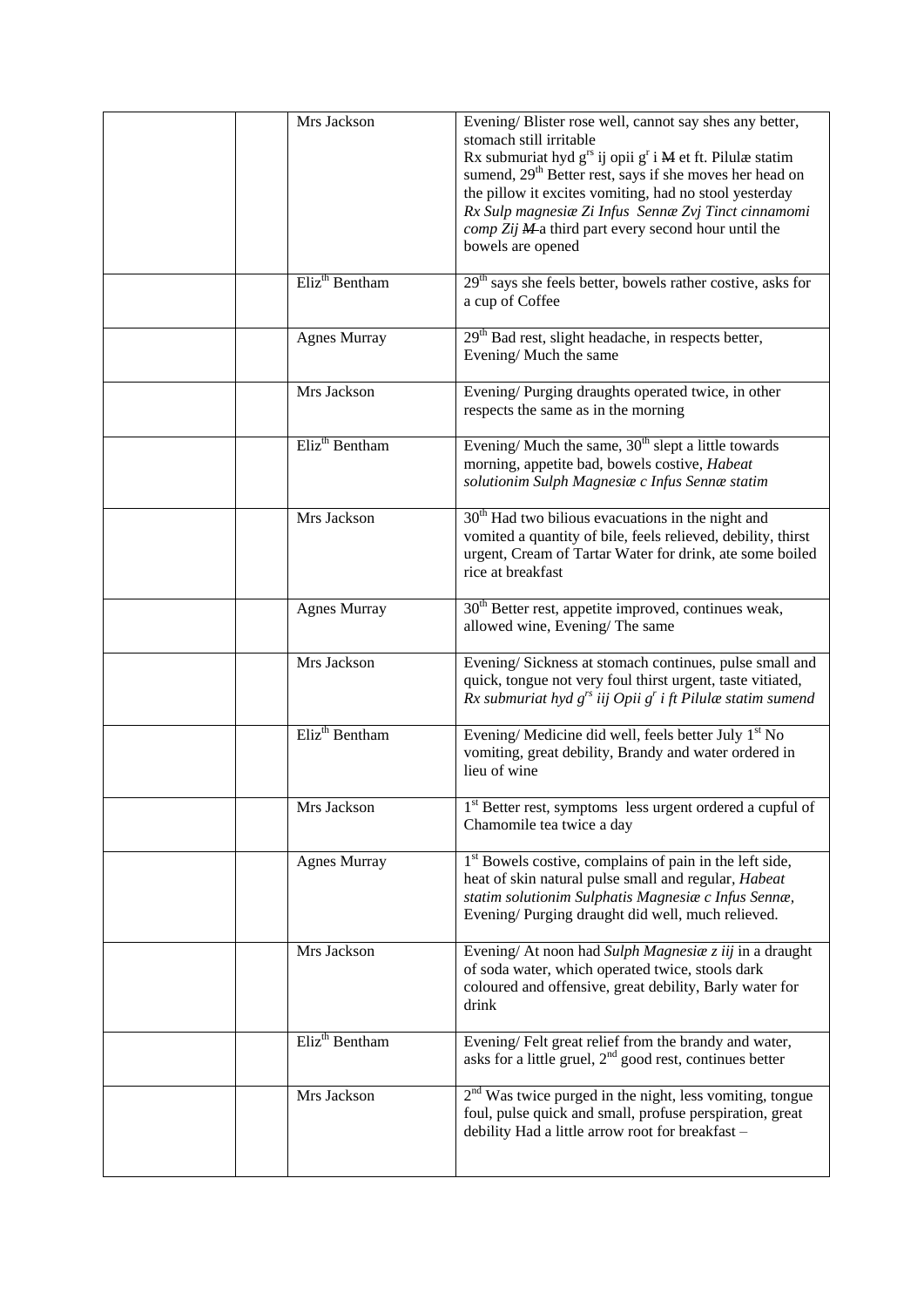| PB051080.JPG | <b>Agnes Murray</b>        | 2 <sup>nd</sup> Tongue cleaner pulse still small and quick, bowels<br>regular, Evening/return of pain in the stomach Pilula<br>$hyd g^{rs} v$ ordered                                                                                                                                    |
|--------------|----------------------------|------------------------------------------------------------------------------------------------------------------------------------------------------------------------------------------------------------------------------------------------------------------------------------------|
|              | Mrs Jackson                | Evening/Had two bilious evacuations in the course of<br>the day, great debility and thirst                                                                                                                                                                                               |
|              | Eliz <sup>th</sup> Bentham | Evening/Return of sickness, bowels costive Repetatur<br>haustus purgans, 3 <sup>rd</sup> As yet no stool, sickness continues,<br>bowels griped                                                                                                                                           |
|              | Mrs Jackson                | $3rd$ Was troubled with tenesmus in the night Olei Ricini<br>Zfs statim sumend                                                                                                                                                                                                           |
|              | <b>Agnes Murray</b>        | 3 <sup>rd</sup> Stomach not so painful, bowels rather costive,<br>Repetatur Solution Sulp Magnesiae, Evening/Medicine<br>has operated stomach relieved                                                                                                                                   |
|              | Eliz <sup>th</sup> Bentham | Evening/Medicine operated twice, sickness at stomach<br>continues, accompanied with a sense of heat and thirst,<br>Effervescing draughts continued                                                                                                                                       |
|              | Mrs jackson                | Evening/Castor oil did well and afforded relief, pulse<br>regular and small, extreme debility, Barly water and<br>Effervescing draughts occasionally -<br>4 <sup>th</sup> Had a good night, asks for a cup of tea brought on<br>deck for a change of air allowed wine and other cordials |
|              | <b>Agnes Murray</b>        | 4 <sup>th</sup> Bowels regular, able to go on deck                                                                                                                                                                                                                                       |
|              | Eliz <sup>th</sup> Bentham | $4th$ Symptoms the same as last evening<br>Rx submuriat hyd $g^{rs}$ iij opii gr i ft Pil statim sumend,<br>Evening/no stool, stomach and bowels uneasy, has<br>vomited often through the day, Gave her Olei Ricini Zfs                                                                  |
|              | Mrs Jackson                | Evening/Was twice purged through the day and vomited<br>some bile also, pulse weak, tongue cleaner, thirst still<br>urgent                                                                                                                                                               |
|              | <b>Agnes Murray</b>        | Evening/ The same, $5th$ Feels better, had a cup of coffee<br>for breakfast, bowels regular                                                                                                                                                                                              |
|              | Mrs Jackson                | 5 <sup>th</sup> Was several times purged in the night, extreme<br>debility, Wine and other cordials continued                                                                                                                                                                            |
|              | Eliz <sup>th</sup> Bentham | $5th$ Felt relief after the operation of Castor oil, is very<br>weak, will take nothing but barly water, Evening/<br>vomited frequently through the day, extreme debility,<br>Repetatur Pil Calomel c opio                                                                               |
|              | <b>Agnes Murray</b>        | Evening/Symptoms the same                                                                                                                                                                                                                                                                |
|              | Mrs Jackson                | Evening/Purging ceased, ate some arrow root, Repetatur<br>Pil Calomel c opio<br>$6th$ Better rest, $Reptr$ haust purgans                                                                                                                                                                 |
|              | Eliz <sup>th</sup> Bentham | 6 <sup>th</sup> Bad rest retching continues, ideas confused, bowels<br>costive, purging draught ordered                                                                                                                                                                                  |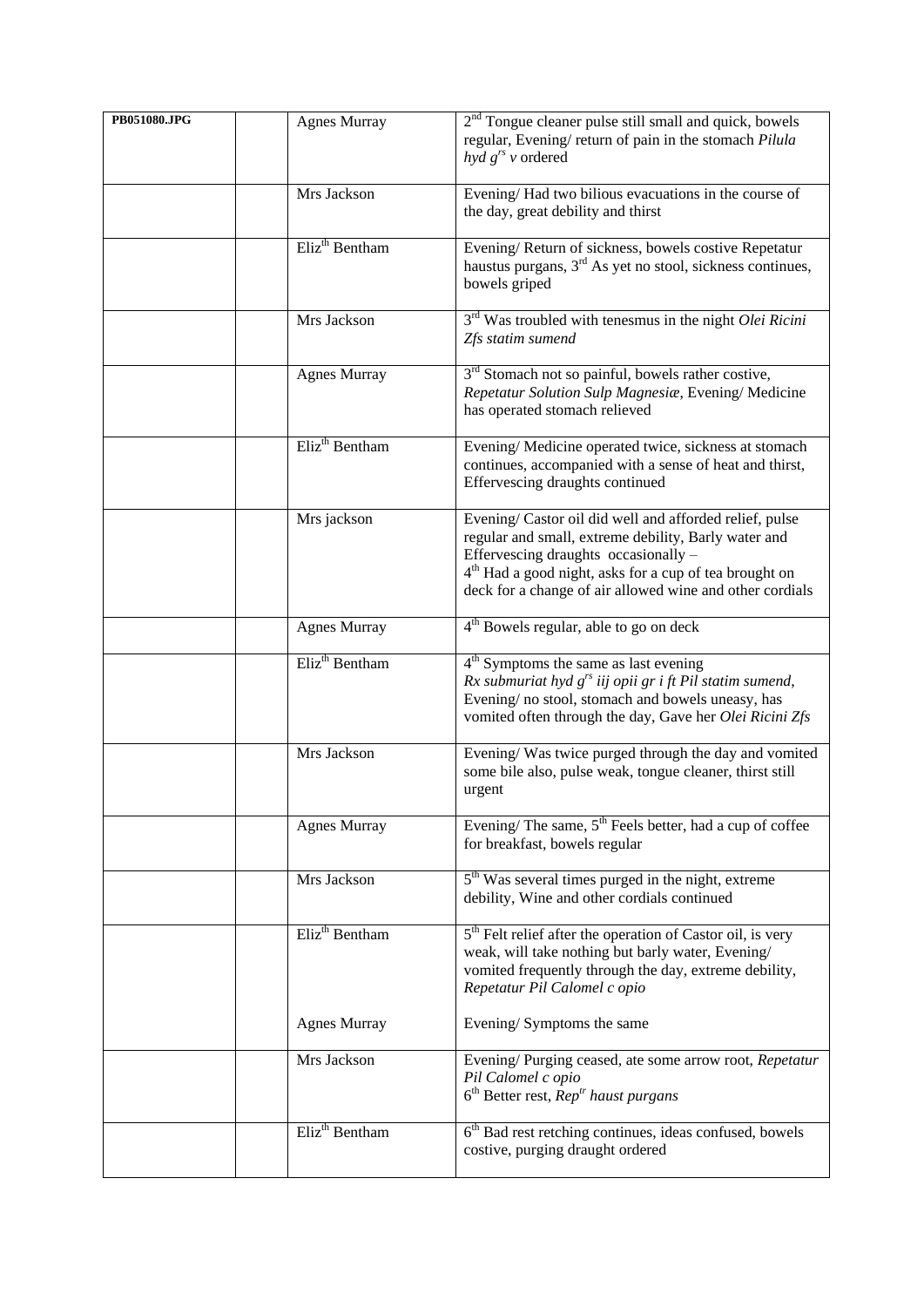|              | <b>Agnes Murray</b>        | $6th$ Continues better, bowels rather costive, ordered the                                                     |
|--------------|----------------------------|----------------------------------------------------------------------------------------------------------------|
|              |                            | following powder<br>Rx Pulvris Rhei ai Calomel g <sup>rs</sup> iij M                                           |
|              |                            | Evening/Powder has not operated, in other respects the                                                         |
|              |                            | same.                                                                                                          |
| PB051081.JPG | Eliz <sup>th</sup> Bentham | Medicine operated freely, less vomiting, appetite very                                                         |
|              |                            | bad, pulse 65 and weak, tongue cleaner, thirst still urgent                                                    |
|              | Mrs Jackson                | Evening/Bowels freely opened, is much better, ate some                                                         |
|              |                            | arrow root, 7 <sup>th</sup> Bad rest, in other respects feels rather<br>better, [Hinc?] etcetera continued     |
|              |                            |                                                                                                                |
|              | <b>Agnes Murray</b>        | 7 <sup>th</sup> As yet no stool, in other respects the same. Two                                               |
|              |                            | ounces of Infus Senna with Sulph Mag Zfs given                                                                 |
|              | Eliz <sup>th</sup> Bentham | $7th$ Better rest, in other respects the same, had a little                                                    |
|              |                            | coffee for breakfast-                                                                                          |
|              |                            | Evening/Retching continues, Habeat submuriat $g^{rs}$ x<br>statim                                              |
|              |                            |                                                                                                                |
|              | Mrs Jackson                | Evening/ Symptoms the same, Repetatur Pil Calomel                                                              |
|              | <b>Agnes Murray</b>        | Evening/ No stool Olei Ricini Zfs statim [copied?]. 8 <sup>th</sup>                                            |
|              |                            | Bowels were freely opened this morning, appetite                                                               |
|              |                            | improved                                                                                                       |
|              | Eliz <sup>th</sup> Bentham | 8 <sup>th</sup> Says her stomach and bowels feel uneasy, less                                                  |
|              |                            | retching,, no purging, great debility, Repetatur Calomel                                                       |
|              | Mrs Jackson                | 8 <sup>th</sup> Bad rest, no purging, pulse small and weak, great                                              |
|              |                            | debility, Evening/Bowels free, fancies herself better                                                          |
|              | Eliz <sup>th</sup> Bentham | Evening/still complains of a burning sensation in the                                                          |
|              |                            | stomach and bowels, was once purged, no vomiting,                                                              |
|              |                            | drink as usual                                                                                                 |
|              | <b>Agnes Murray</b>        | Evening/No alteration, $9th$ Bowels regular and in every                                                       |
|              |                            | respect better                                                                                                 |
|              | Mrs Jackson                | 9 <sup>th</sup> Passed a bad night, was several times purged, was                                              |
|              |                            | sent for at 6 AM and gave her <i>Tinct opii</i> $g^{its} xx$ in Aqua                                           |
|              |                            | Menth Zij which relieved her much, is remarkable weak,<br>tea for breakfast                                    |
|              |                            |                                                                                                                |
|              | Eliz <sup>th</sup> Bentham | 9 <sup>th</sup> Bad rest, symptoms in other respects the same,                                                 |
|              |                            | Evening/ At 5P.M. vomited a considerable quantity of<br>green coloured bilious matter, which has afforded some |
|              |                            | relief, Rept <sup>r</sup> Calomel                                                                              |
|              | Mrs Jackson                | Evening/Purging ceased, feels better                                                                           |
|              |                            |                                                                                                                |
|              | <b>Agnes Murray</b>        | Evening/Gains strength, appetite improves<br>$10th$ Continues better, Wine and cordials as usual               |
|              | Mrs Jackson                | 10 <sup>th</sup> Bowels regular, feels better tho very weak, had a cup                                         |
|              |                            | of tea for breakfast                                                                                           |
|              |                            |                                                                                                                |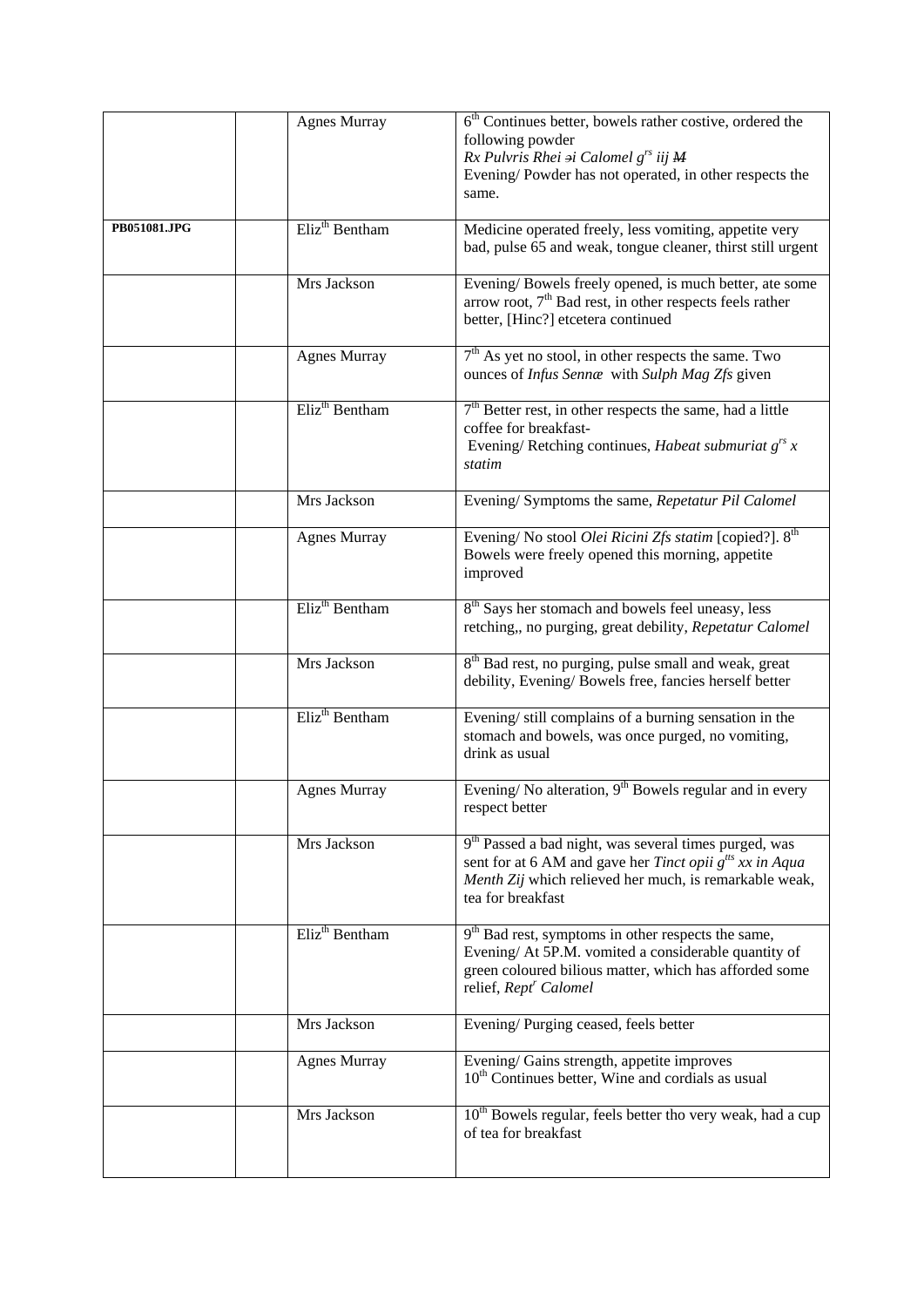|              | Eliz <sup>th</sup> Bentham | 10 <sup>th</sup> Was twice purged this morning, stomach very<br>irritable, Rept <sup>r</sup> Calomel<br>Evening/Complains of pain in the joints and general<br>soreness, vomiting continues<br>Olei Ricini Zi Cras mane sumend                                                                                           |
|--------------|----------------------------|--------------------------------------------------------------------------------------------------------------------------------------------------------------------------------------------------------------------------------------------------------------------------------------------------------------------------|
|              | Mrs Jackson                | Evening/Symptoms much the same                                                                                                                                                                                                                                                                                           |
|              | <b>Agnes Murray</b>        | Evening/ as usual 11 <sup>th</sup> No complaint, still very weak                                                                                                                                                                                                                                                         |
|              | Eliz <sup>th</sup> Bentham | 11 <sup>th</sup> Medicine has not yet operated, symptoms the same<br>as last evening                                                                                                                                                                                                                                     |
| PB051082.JPG | Mrs Jackson                | 11 <sup>th</sup> Better rest, feels stronger, had one stool about<br>daylight, resembling tar, both in consistence and colour,<br>Habeat statim submuriat hyd $g^{rs}$ v Evening/Passed a<br>quantity of bile both by stool and vomiting since the<br>operation of the Calomel, extremely weak, barly water<br>for drink |
|              | Eliz <sup>th</sup> Bentham | Evening/ At 1P.M. bowels were griped, a purging Enema<br>was administered which afforded relief, stomach still<br>irritable, Calomel omitted, mouth not the least affected                                                                                                                                               |
|              | <b>Agnes Murray</b>        | Evening/Bowels rather costive, Habeat cras mane<br>Pilula dua e Extract Colocynth comp cum Calomel<br>$12th$ Pills have not yet operated                                                                                                                                                                                 |
|              | Mrs Jackson                | $12th$ Had one stool of a more healthy appearance this<br>morning, in other respects the same                                                                                                                                                                                                                            |
|              | Eliz <sup>th</sup> Bentham | 12 <sup>th</sup> Stomach rejects everything taken, Habeat submuriat<br>$hyd \, ai$<br>Evening/Stomach symptoms not so urgent, Gums a little<br>tender, no salivation, no stool, burning sensation in the<br>bowels, Barly water and effervescing draughts<br>occasionally                                                |
|              | Mrs Jackson                | Evening/Bowels rather relaxed, Pil opii h.s.                                                                                                                                                                                                                                                                             |
|              | Mrs Murray                 | Evening/As yet no stool, ordered another pill,<br>13 <sup>th</sup> Bowels freely opened, in other respects as usual                                                                                                                                                                                                      |
|              | Eliz <sup>th</sup> Bentham | $13th$ Gums tender, no ptyalism, symptoms the same as<br>last evening, drink and other cordials as usual                                                                                                                                                                                                                 |
|              | Mrs Jackson                | 13 <sup>th</sup> Was only once purged since she took the opiate,<br>feels much better, Evening/was twice purged in the<br>course of the day, is at present griped. Rx Tinct opii $g^{its}$<br>xx Aqua Menth Zij M h.s. sumend                                                                                            |
|              | <b>Agnes Murray</b>        | Evening/ the same                                                                                                                                                                                                                                                                                                        |
|              | Eliz <sup>th</sup> Bentham | Evening/ At noon her bowels were much griped. Gave<br>Olei Ricini Zi which has not yet operated, symptoms<br>very urgent An injection ordered, at 10 P.M. I paid her<br>another visit and found her bowels relieved, retching<br>continues Rx Tinct opii zfs Aqua Menth Zij M ut ft haust<br>statim sumend               |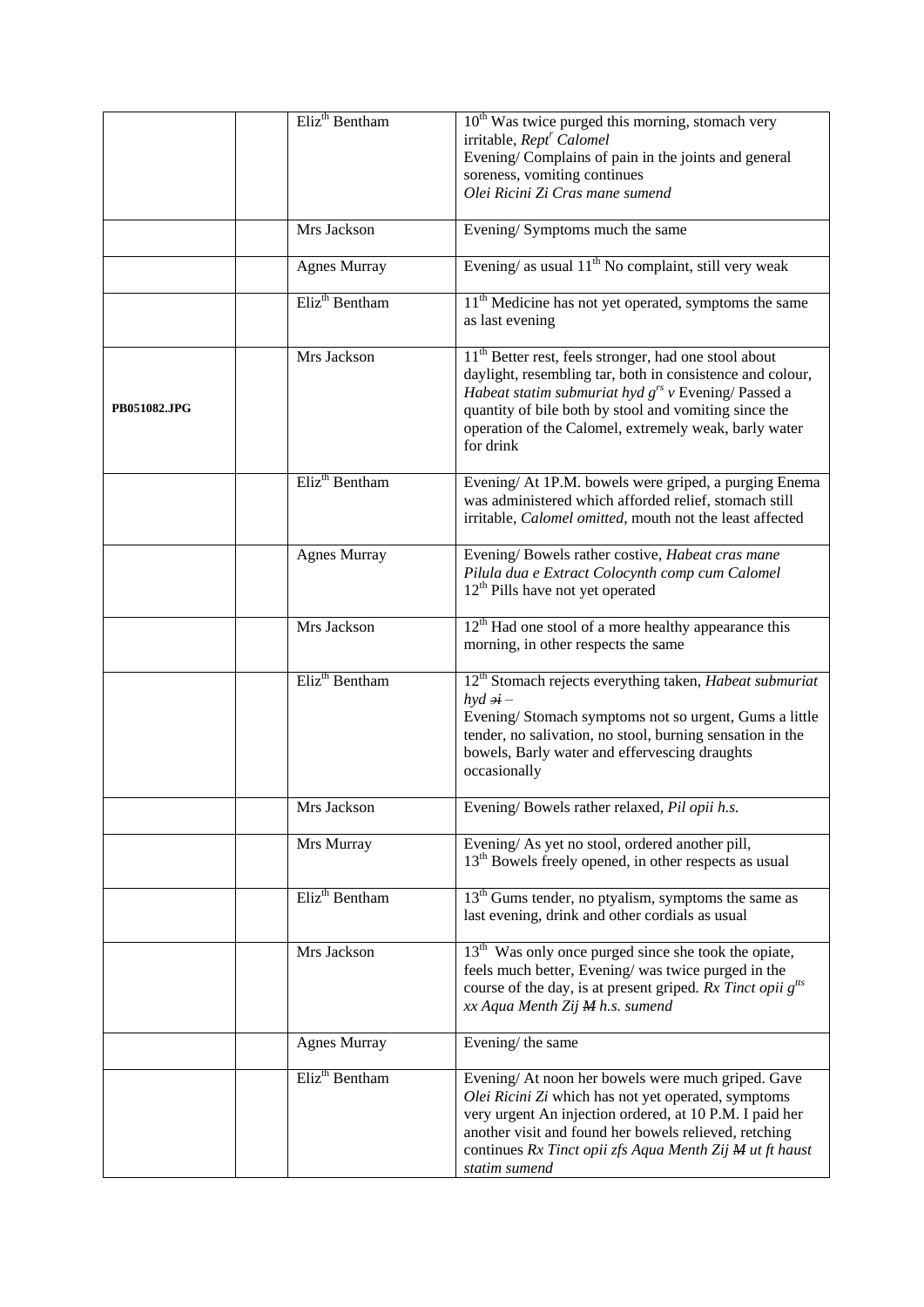|              |                 |                                                                       | 14 <sup>th</sup> Passed a comparatively easy night, but no sleep,<br>vomiting returned again this morning, Repetatur Olei<br>Ricini                                                                                                                                                                                                                                                                                                                                                                                                                                                                                                                     |
|--------------|-----------------|-----------------------------------------------------------------------|---------------------------------------------------------------------------------------------------------------------------------------------------------------------------------------------------------------------------------------------------------------------------------------------------------------------------------------------------------------------------------------------------------------------------------------------------------------------------------------------------------------------------------------------------------------------------------------------------------------------------------------------------------|
|              |                 | Mrs Jackson                                                           | 14 <sup>th</sup> Passed a good night, says she feels better                                                                                                                                                                                                                                                                                                                                                                                                                                                                                                                                                                                             |
|              |                 | <b>Agnes Murray</b>                                                   | 14 <sup>th</sup> Gains strength, appetite improves<br>Evening/Much the same                                                                                                                                                                                                                                                                                                                                                                                                                                                                                                                                                                             |
|              |                 | Eliz <sup>th</sup> Bentham                                            | Evening/Had several dark offensive evacuations since<br>she took the Castor Oil retching continues, is extremely<br>weak                                                                                                                                                                                                                                                                                                                                                                                                                                                                                                                                |
|              |                 | Mrs Jackson                                                           | Evening/Bowels rather costive, <i>submuriat hyd</i> $g^{rs}$ v<br>given. 15 <sup>th</sup> Had a quiet night Calomel has not operated<br>$Rx$ Pulv Rhei $\mathcal{A}$ i Magnesiæ Carb $g^{rs}$ xij $M$ statim sumend                                                                                                                                                                                                                                                                                                                                                                                                                                     |
|              |                 | <b>Agnes Murray</b>                                                   | 15 <sup>th</sup> Continues better, appetite improves                                                                                                                                                                                                                                                                                                                                                                                                                                                                                                                                                                                                    |
| PB051083.JPG |                 | Eliz <sup>th</sup> Bentham                                            | 15 <sup>th</sup> Was purged in the night, other symptoms the same.<br>Catamenia present. Allowed a little weak brandy and<br>water, warm<br>Evening/No retching till towards the afternoon, $Repetr$<br>haust anodynus, h.s.                                                                                                                                                                                                                                                                                                                                                                                                                            |
|              |                 | Mrs Jackson                                                           | Evening/ Medicine operated twice, some nausea                                                                                                                                                                                                                                                                                                                                                                                                                                                                                                                                                                                                           |
|              |                 | <b>Agnes Murray</b>                                                   | Evening/Goes on well, $16th$ As usual                                                                                                                                                                                                                                                                                                                                                                                                                                                                                                                                                                                                                   |
|              |                 | Mrs Jackson                                                           | 16 <sup>th</sup> No complaint but debility, Wine and other cordials<br>allowed []                                                                                                                                                                                                                                                                                                                                                                                                                                                                                                                                                                       |
|              |                 | Eliz <sup>th</sup> Bentham                                            | 16 <sup>th</sup> Rested well during the early part of the night, was<br>purged several times this morning, accompanied with<br>griping, slight spasms in the muscle of the face, covered<br>with a cold clammy sweat, countenance indicative of<br>great distress, <i>opii</i> g <sup>rs</sup> ij given, Evening/ At 10AM I was<br>sent for when she complained of increase of pain in the<br>bowels, accompanied with tenesmus, passed nothing,<br>dark coloured blood, opium repetatur, Felt relief for a<br>few hours after the exhibition of the opium, when the<br>symptoms became more urgent, <i>Tinct opii</i> $g^{its}$<br>xij<br>administered |
|              |                 | Mrs Jackson                                                           | Evening/Symptoms the same, $17th$ Continues better,<br>ordered on deck for the benefit of air                                                                                                                                                                                                                                                                                                                                                                                                                                                                                                                                                           |
|              |                 | Eliz <sup>th</sup> Bentham                                            | 17 <sup>th</sup> Was sent for at 2A.M. Tinct opii repeated which she<br>called for, but it did not remain on the stomach, Had a<br>little brandy and water which she drank with avidity, but<br>was also rejected, pulse scarcely perceptible at the wrist,<br>is quite collected<br>Died at 1/2 9 o'clock A.M.                                                                                                                                                                                                                                                                                                                                         |
|              |                 | <b>Agnes Murray</b>                                                   | $17th$ No alteration                                                                                                                                                                                                                                                                                                                                                                                                                                                                                                                                                                                                                                    |
| Dyspepsia    | 6 <sup>th</sup> | Mrs Yates F.W.<br>æt 44, July 18 <sup>th</sup> 1828<br>in Lat 21-51 s | Has been complaining for some days of loss of appetite,<br>and weakness of the lower extremities, is of a costive<br>habit, delicate constitution, sallow complexion and her                                                                                                                                                                                                                                                                                                                                                                                                                                                                            |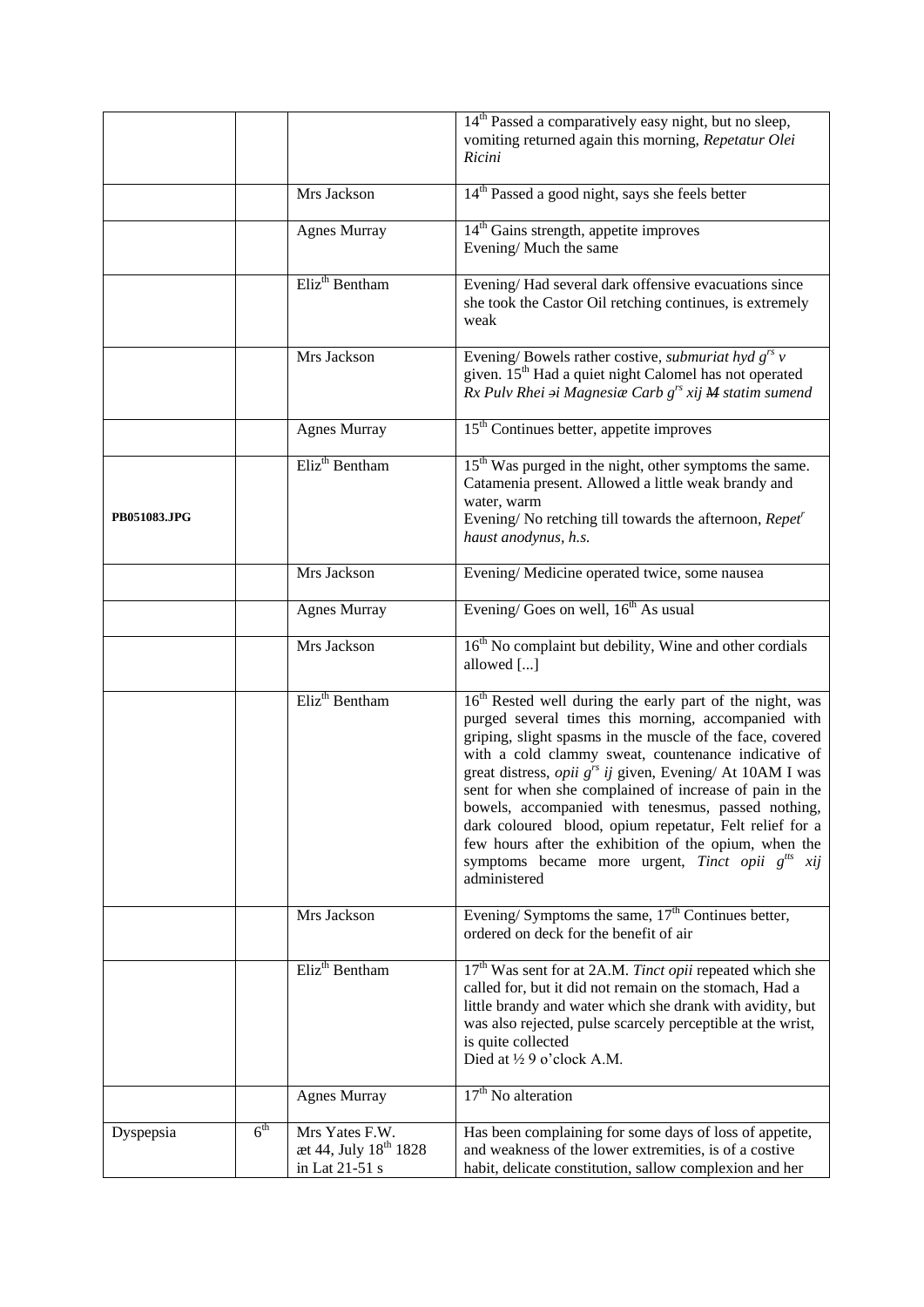|              |                     | Eyes at all times very much tinged with bile, Had a dose<br>of Calomel and Jalap on the $16^{\text{th}}$ which afforded but very<br>little relief, yesterday morning became very restless, in<br>which state she continued all night, pulse small and<br>regular, tongue white, no fever. This morning repeated<br>the Calomel and Jalap |
|--------------|---------------------|------------------------------------------------------------------------------------------------------------------------------------------------------------------------------------------------------------------------------------------------------------------------------------------------------------------------------------------|
|              | Mrs Jackson         | 18 <sup>th</sup> Bad rest, bowels costive, Calomel repeated                                                                                                                                                                                                                                                                              |
|              | <b>Agnes Murray</b> | 18 <sup>th</sup> Bowels rather costive, , two laxative pills taken<br>Evening/ pills have not yet operated                                                                                                                                                                                                                               |
|              | Mrs Yates           | Evening/ / Medicine did well, feels better, had some<br>Sago                                                                                                                                                                                                                                                                             |
|              | Mrs Jackson         | Evening/No stool Sulph Magnesia ziij in Aqua Menth Z<br>iv as directed<br>19 <sup>th</sup> Bad rest, had one costive evacuation, at present<br>bowels griped                                                                                                                                                                             |
|              | <b>Agnes Murray</b> | $19th$ As yet no stool Rx Pulv Jalap $grs$ iij Scammoni $grs$ iij<br>Calomel $g^{rs}$ ij ft. bolus                                                                                                                                                                                                                                       |
|              | Mrs Yates           | 19 <sup>th</sup> Good rest, had a cup of coffee for breakfast<br>Evening/Bowels rather costive Habeat Olei Ricini Zfs                                                                                                                                                                                                                    |
|              | Mrs Jackson         | Evening/Belly opens feels better                                                                                                                                                                                                                                                                                                         |
| PB051084.JPG | <b>Agnes Murray</b> | Evening/ Bolus has not yet operated, Olei Ricini zfs cras<br>mane sumend<br>$20th$ As yet no stool, bowels griped                                                                                                                                                                                                                        |
|              | Mrs Yates           | 20 <sup>th</sup> Belly open, pulse stronger, tongue cleaner                                                                                                                                                                                                                                                                              |
|              | Mrs Jackson         | 20 <sup>th</sup> Passed a good night, return of appetite,<br>Convalescent, August 18 <sup>th</sup> Discharged                                                                                                                                                                                                                            |
|              | Mrs Yates           | Evening/Nausea and oppression in the stomach, with<br>soreness round the scrobiculus cordis, slight catarrhal<br>affection since yesterday, the following Emetic ordered.<br>Pulv Ipecacuanha g <sup>rs</sup> xv in Aqua pura Z ij,                                                                                                      |
|              | <b>Agnes Murray</b> | Evening/Had one costive stool at noon, bowels still<br>uneasy<br>21 <sup>st</sup> No further operation from the Castor oil, symptoms<br>rather urgent, $Rx Ex Colocynth comp grs x submuriat hyd$<br>$g^{rs}$ ij M ft. Pilulæ dua statim sumend                                                                                          |
|              | Mrs Yates           | $21st$ Emetic operated mildly, bad rest is rather better this<br>morning, bowels regular. Evening/Complains of<br>weakness only, ate some preserved meat for dinner                                                                                                                                                                      |
|              | <b>Agnes Murray</b> | Evening/Had two costive defections, is extremely weak,<br>extremities cold, ordered some warm negus -<br>22 <sup>nd</sup> Complains of headache and pains all over her body,<br>had one stool in the night, extremities continue cold a<br>Bottle of warm water applied to each foot, negus<br>repeated                                  |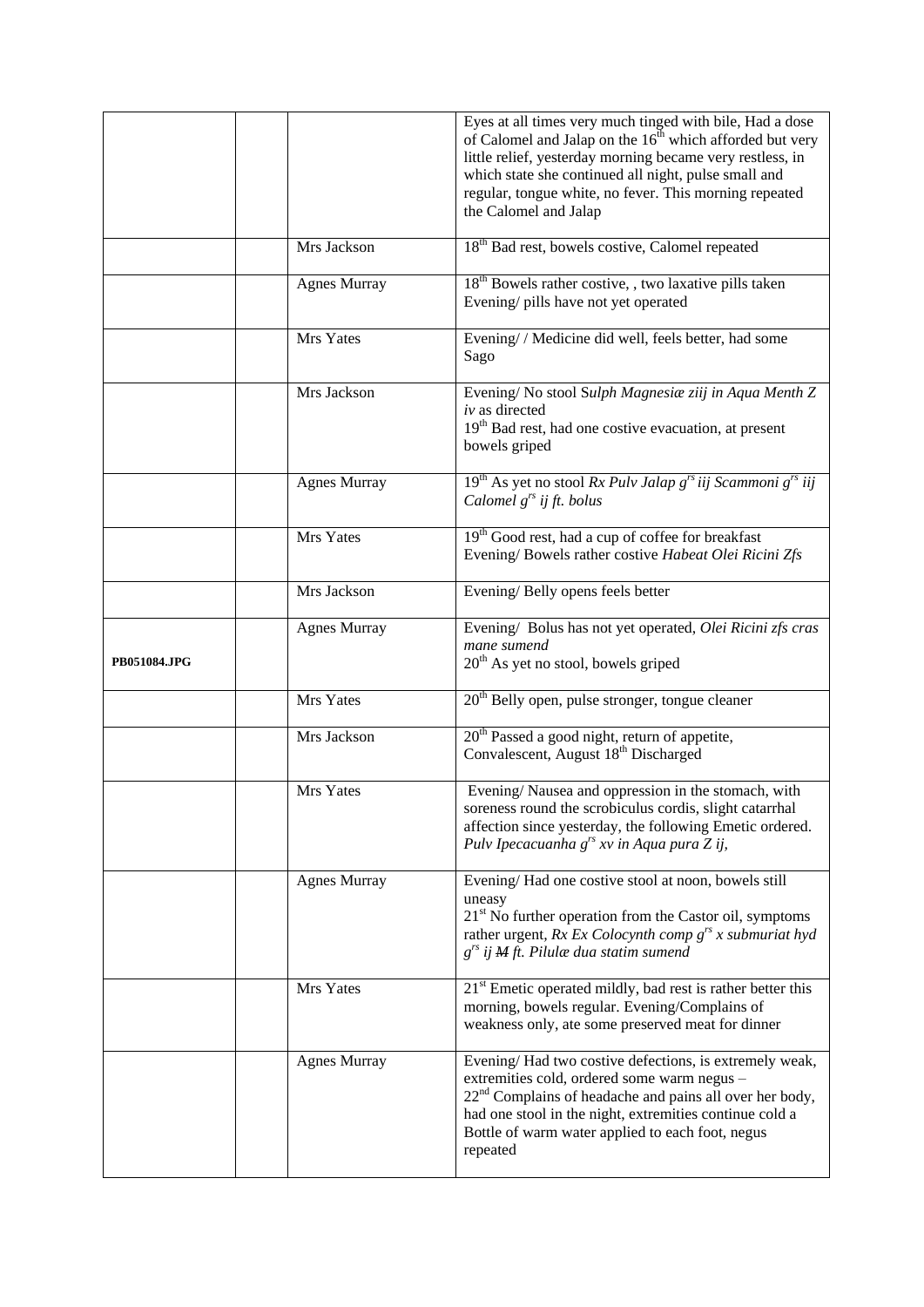|              | Mrs Yates           | $22nd$ Had no call in her bowels yesterday, in other<br>respects the same Rx Pulv Jalap $g^{rs}$ xv submuriat hyd $g^{rs}$<br>iij M statim sumend<br>Evening/Powder did well and afforded relief till about<br>5P.M. when she was seized with severe pain in the<br>bowels accompanied with a sense of heat, applicatur<br>Emp Epispast quae dolet - |
|--------------|---------------------|------------------------------------------------------------------------------------------------------------------------------------------------------------------------------------------------------------------------------------------------------------------------------------------------------------------------------------------------------|
|              | <b>Agnes Murray</b> | Evening/ At 2P.M.bowels griped, no stool, an Enema<br>was administered which brought away a great quantity of<br>hardened fæces, is much better, extremities warm, negus<br>continued<br>23 <sup>rd</sup> Continues better                                                                                                                           |
|              | Mrs Yates           | 23 <sup>rd</sup> Blister rose well, pain and heat of bowels quite<br>gone, mind more tranquil pulse stronger, tongue cleaner<br>Evening/Continues better                                                                                                                                                                                             |
|              | <b>Agnes Murray</b> | Evening/Symptoms the same as in the morning, had<br>some preserved meat for dinner. 24 <sup>th</sup> Bowels rather<br>costive Rx submuriat hyd $g^{rs}$ i Extract Colocynth $g^{rs}$ v ft.<br>Pilula statim sumend                                                                                                                                   |
|              | Mrs Yates           | 24 <sup>th</sup> Good rest, return of appetite, pulse regular, Evening/<br>Bowels rather costive, in other respects the same, Habeat<br>sera nocte submuriat hyd $g^{rs}$ v                                                                                                                                                                          |
|              | <b>Agnes Murray</b> | Evening/Bowels open, return of appetite<br>$25th$ same as yesterday                                                                                                                                                                                                                                                                                  |
|              | Mrs Yates           | $25th$ Calomel has not operated, ordered the following<br>powder Rx Pulv Jalap $\dot{\theta}$ Zingiberis $g^{rs} v M$ , Evening/<br>Powder did well health improves -                                                                                                                                                                                |
| PB051085.JPG | <b>Agnes Murray</b> | Evening/The same as yesterday<br>$26th$ Gains strength, appetite improves                                                                                                                                                                                                                                                                            |
|              | Mrs Yates           | $\overline{26^{th}}$ Good rest, goes on well,<br>Evening/No alteration since last visit                                                                                                                                                                                                                                                              |
|              | <b>Agnes Murray</b> | Evening/ The same $27th$ Rested well, bowels regular                                                                                                                                                                                                                                                                                                 |
|              | Mrs Yates           | $27th$ Gains strength daily, better appetite Evening/<br>Bowels open                                                                                                                                                                                                                                                                                 |
|              | <b>Agnes Murray</b> | Evening/Bowels costive and griped Habeat statim<br><i>Calomel</i> $g^{rs}$ v 28 <sup>th</sup> No stool griping ceased                                                                                                                                                                                                                                |
|              | Mrs Yates           | $28th$ Goes on well, Evening/ As usual                                                                                                                                                                                                                                                                                                               |
|              | <b>Agnes Murray</b> | Evening/ Calomel operated twice, still very weak,<br>ordered Wine instead of negus, 29 <sup>th</sup> Symptoms the same<br>as yesterday                                                                                                                                                                                                               |
|              | Mrs Yates           | 29 <sup>th</sup> Bowels regular, appetite good, Evening/As usual                                                                                                                                                                                                                                                                                     |
|              | <b>Agnes Murray</b> | Evening/No alteration since last visit<br>30 <sup>th</sup> Feels weak, appetite bad, Catamenia present since<br>last night, Belly open                                                                                                                                                                                                               |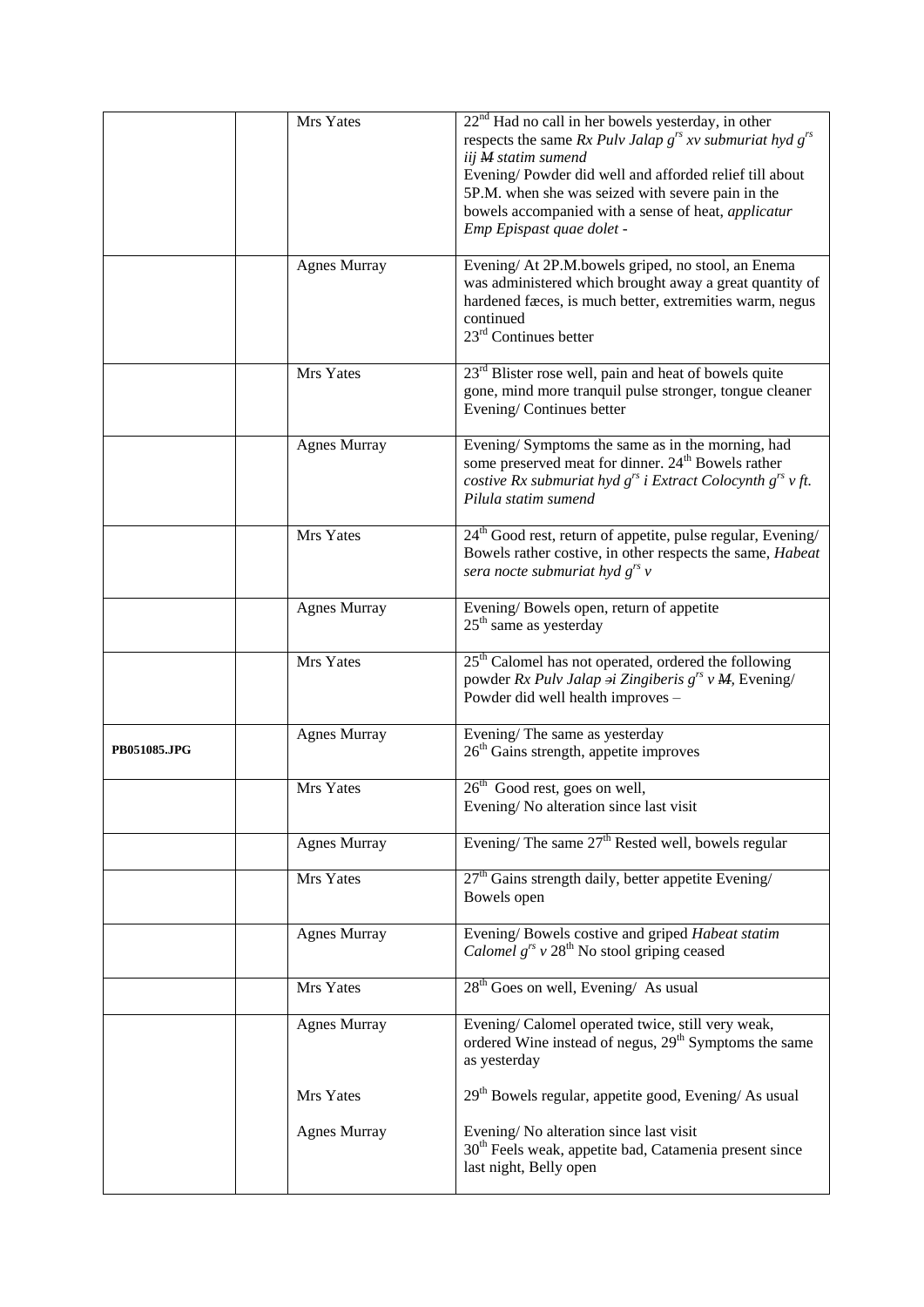|                                      |        | Mrs Yates                                                                         | 30 <sup>th</sup> Convalescent. August 18 <sup>th</sup> Discharged                                                                                                                                                                                                                                                                                                                                                                                                                                                                                                                                                                                                                                                                                                                                                                                                                                                                                                                                                                                                                                                                                                                                                                                                                                                                                                                                                                                                                                                                                                                                                                                                                                            |
|--------------------------------------|--------|-----------------------------------------------------------------------------------|--------------------------------------------------------------------------------------------------------------------------------------------------------------------------------------------------------------------------------------------------------------------------------------------------------------------------------------------------------------------------------------------------------------------------------------------------------------------------------------------------------------------------------------------------------------------------------------------------------------------------------------------------------------------------------------------------------------------------------------------------------------------------------------------------------------------------------------------------------------------------------------------------------------------------------------------------------------------------------------------------------------------------------------------------------------------------------------------------------------------------------------------------------------------------------------------------------------------------------------------------------------------------------------------------------------------------------------------------------------------------------------------------------------------------------------------------------------------------------------------------------------------------------------------------------------------------------------------------------------------------------------------------------------------------------------------------------------|
|                                      |        | <b>Agnes Murray</b><br>August                                                     | Evening/ Symptoms the same, $31st$ Passed a bad night,<br>extremities cold, Catamenia disappeared, Bottles again<br>applied to her feet ordered a little warm brandy and<br>water, Evening/Much better -<br>1 <sup>st</sup> Bowels costive Repetatur Pilula<br>Evening/ Pill has not operated, another taken $2nd$ Pill<br>operated once, appetite rather better, Evening/ Symptoms<br>the same, 3 <sup>rd</sup> Good rest, feels better, belly open<br>Evening/Has been several times purged through the day,<br>Pilula opii $h.s.$ -<br>4 <sup>th</sup> Was twice purged in the night, no griping, had some<br>oatmeal gruel for breakfast, Evening/ Had one loose<br>stool since last visit, Boiled rice for dinner<br>5 <sup>th</sup> Passed a good night, only once purged, feels much<br>better, Evening/Had three loose defections in the course<br>of the day, ate some preserved meat for dinner which she<br>thinks caused her bowels to act Repet <sup>r</sup> Pilula opii h.s. $-$<br>6 <sup>th</sup> Once purged last night and once this morning, feels<br>stronger, Had a cup of Coffee for breakfast, Evening/<br>Much better, rice for dinner, $7th$ Had regular stool this<br>morning, symptoms in other respects the same, Evening/<br>as usual<br>$8th$ Same as yesterday, Evening/ Sat up in her berth for a<br>short time and fancied herself better, 9 <sup>th</sup> At 8P.M. last<br>evening was seized with pain and oppression in the<br>stomach, pulse scarcely perceptible at the wrist, cold<br>sweat and great prostration of strength, Fomentations to<br>the affected part, and warm negus administered from<br>which she experienced great relief, slept a little and feels |
| Apoplexia<br>venenata<br>PB051086JPG | $\tau$ | Mary Crawley Conv <sup>t</sup><br>Æt 30 August 9th 1828<br>Lat 32' 15s Long 5.27E | stronger<br>Yesterday evening being intoxicated and having been in<br>the habit of using large quantities of opium previously to<br>her embarkation here, got into the dispensary and<br>swallowed a certain portion of that poison, which soon<br>produced alarming effects, I was sent for immediately<br>and administered Sulp Zinci $\dot{\theta}$ I waited a few minutes<br>but it did not appear to operate when I gave her Sulp<br>Zinci $g's x$ which did not produce the desired effect for at<br>least 1/4 of an hour after its exhibition, when she fetched<br>up the contents of the stomach, in which was a great deal<br>of the opium, and continued to retch and fetch up small<br>pieces of it now and then until this morning, She was<br>kept awake and when spoken to there appeared a most<br>intolerable itching of the nose, forehead, and sometimes<br>all over the body. Today she is quite sensible and<br>complains of great debility, with a sensation in the<br>stomach and bowels that she cannot describe, but says<br>that her breath is likely to leave her at any moment,<br>ordered brandy and water, wine and water, Coffee<br>etcetera                                                                                                                                                                                                                                                                                                                                                                                                                                                                                                                                   |
| Enteritis                            | 8      | Mary Cheston                                                                      | Complained yesterday of loss of appetite headache and<br>cold chills, is of a delicate constitution and fretful<br>disposition, Calomel and Jalap were given and in the<br>evening not being relieved I took six ounces of blood<br>from her arm which afforded temporary relief, however<br>in the course of the night I was sent for and found her                                                                                                                                                                                                                                                                                                                                                                                                                                                                                                                                                                                                                                                                                                                                                                                                                                                                                                                                                                                                                                                                                                                                                                                                                                                                                                                                                         |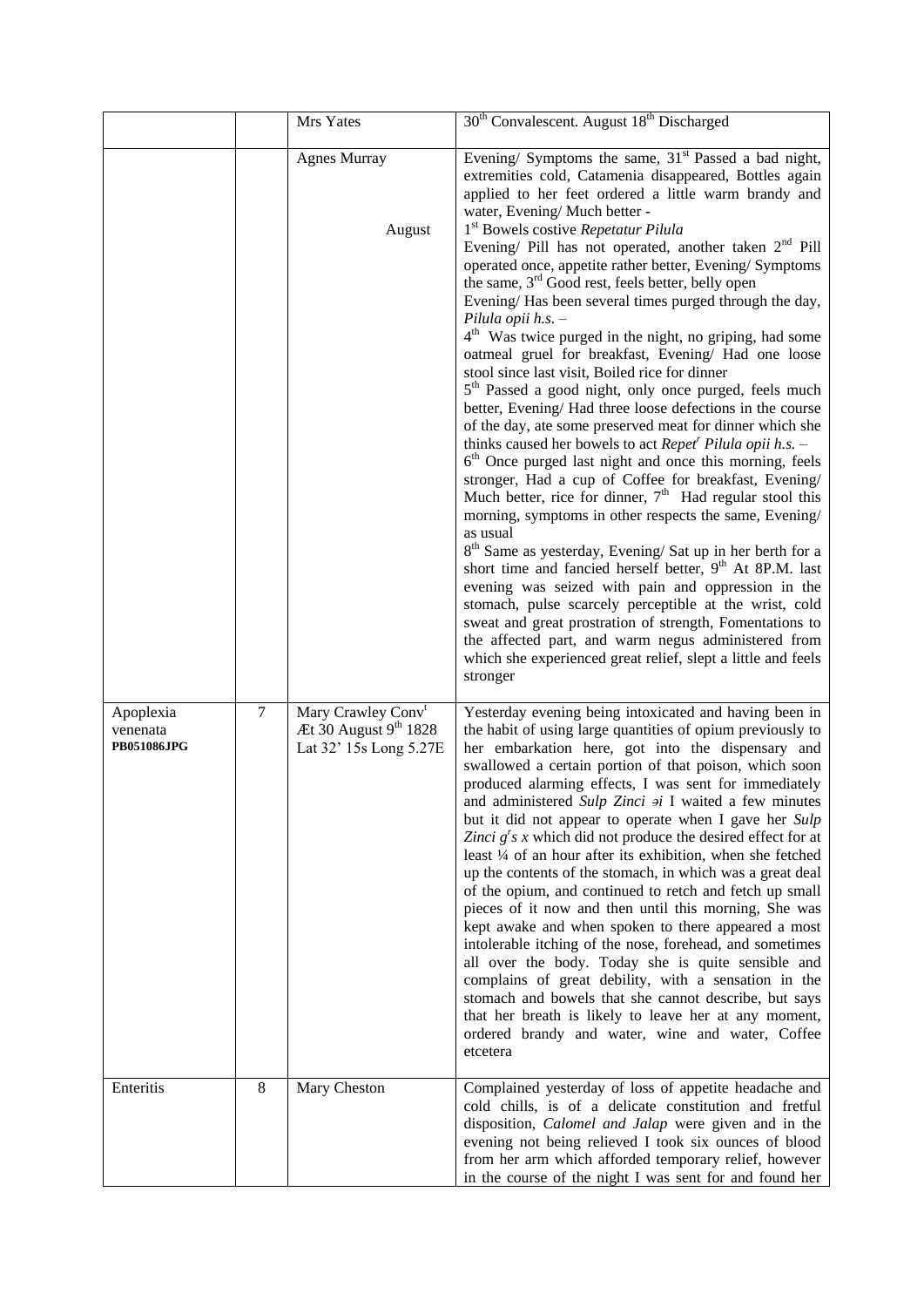|                    |                     | delirious, with increase of fever, urine scanty, high<br>coloured and voids it with some difficulty, ordered a<br>spoonful of Mistura Antimonial every third hour, This<br>morning less fever, pulse still small and quick, tongue<br>less furred, thirst not so urgent, Evening/ Complains of<br>pain in chest and round scrobiculus cordis, heat of skin<br>rather increased, pulse quick and small, <i>Emp Epispast ad</i><br>Pectorim, Antimonial Mixture continued |
|--------------------|---------------------|-------------------------------------------------------------------------------------------------------------------------------------------------------------------------------------------------------------------------------------------------------------------------------------------------------------------------------------------------------------------------------------------------------------------------------------------------------------------------|
|                    | <b>Agnes Murray</b> | Evening/The same                                                                                                                                                                                                                                                                                                                                                                                                                                                        |
|                    | Mary Crawly         | Evening/Complains much through the day of chills, $10^{th}$<br>At 4 o'clock A.M. I saw her, and found tranquil, but very<br>weak, Bowels costive ordered Olei Ricini Zi, at 8 A.M.<br>medicine has not operated Cordials continued                                                                                                                                                                                                                                      |
| <b>PB051087JPG</b> | Mary Cheston        | 10 <sup>th</sup> Passed a better night, Blister rose well, Ardor urinæ<br>& thirst continues, bowels costive ordered the following<br>powder Rx Pulveris Jalapæ $\Rightarrow$ i submuriat hyd $g^{rs} v M$ ,<br>Barly Water for drink                                                                                                                                                                                                                                   |
|                    | <b>Agnes Murray</b> | 10 <sup>th</sup> Feels stronger, bowels rather costive, Repetatur<br>Pilulæ Purgans, Evening/ Pills operated once, health<br>improved                                                                                                                                                                                                                                                                                                                                   |
|                    | Mary Crawly         | Evening/ stomach irritable, great debility bowels still<br>costive, Rx Pulv Jalapæ $\theta$ i Calomelanos $g^{rs}$ v syrup<br>[Lemp?] q.s. ut ft Pilulæ six æquales, two every third<br>hour until they operate                                                                                                                                                                                                                                                         |
|                    | Mary Cheston        | Evening/ Had three copious defections shortly after the<br>exhibition of the powder, less ardor urinæ, and also less<br>fever, pulse abut 100 and small, tongue furred and thirst,<br>Cont <sup>tr</sup> Mixture Antimonal<br>11 <sup>th</sup> Better rest, pulse still small and quick, great<br>prostration of strength, asked for a cup of Coffee, which<br>was given her, Medicine continued                                                                        |
|                    | <b>Agnes Murray</b> | 11 <sup>th</sup> Slept well, says she feels much better, bowels open                                                                                                                                                                                                                                                                                                                                                                                                    |
|                    | Mary Crawly         | 11 <sup>th</sup> Took all the pills before they operated bowels feel<br>quite easy, great debility, cordials continued, Evening/<br>symptoms the same                                                                                                                                                                                                                                                                                                                   |
|                    | <b>Agnes Murray</b> | Evening/Appetite improved, gains strength                                                                                                                                                                                                                                                                                                                                                                                                                               |
|                    | Mary Cheston        | Evening/ Symptoms the same, $12th$ Talked in her sleep,<br>sensible when spoken to, no headache, heat of skin much<br>the same, pulse small and quick, bowels open, Medicine<br>continued                                                                                                                                                                                                                                                                               |
|                    | Mary Crawly         | 12 <sup>th</sup> Slept well, says she feels quite comfortable, belly                                                                                                                                                                                                                                                                                                                                                                                                    |
|                    | <b>Agnes Murray</b> | open<br>$12th$ Convalescent, September 24 <sup>th</sup> Discharged                                                                                                                                                                                                                                                                                                                                                                                                      |
|                    | Mary Cheston        | Evening/ Complains of acute pain in the region of the<br>bladder, with a frequent desire to void her urine, which<br>she does in small quantities and with great pain, pulse<br>quick and small, tongue furred, heat of skin less pungent,<br>a blister applied to the affected part, Rx Spirit æther Nit                                                                                                                                                               |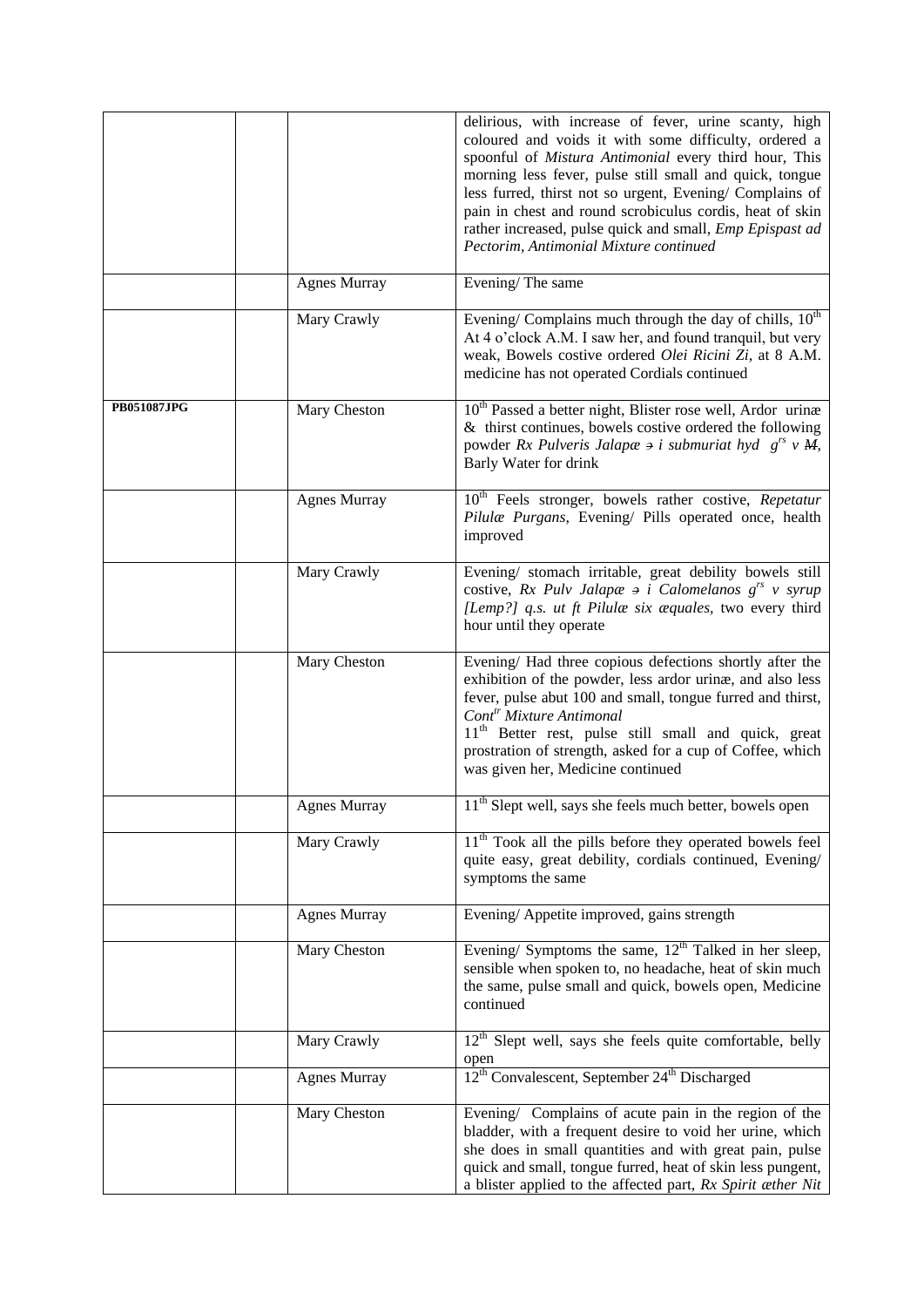|                    |    |                                                                                 | $g^{its}$ xx Aqua <i>hordie Zv M ft. haust</i> $4^{ta}$ <i>quaque hora</i><br>repepetendus                                                                                                                                                                                                                                                                                                                                                                                                                                                                                                                                                                                                                                                                                                                                                                                                                                                                                                                                                                                                                                                                                                                                                                                                                                                                                                                                                                                                                                                                                                                                                                                                                                                                                                                                                                                                                                                      |
|--------------------|----|---------------------------------------------------------------------------------|-------------------------------------------------------------------------------------------------------------------------------------------------------------------------------------------------------------------------------------------------------------------------------------------------------------------------------------------------------------------------------------------------------------------------------------------------------------------------------------------------------------------------------------------------------------------------------------------------------------------------------------------------------------------------------------------------------------------------------------------------------------------------------------------------------------------------------------------------------------------------------------------------------------------------------------------------------------------------------------------------------------------------------------------------------------------------------------------------------------------------------------------------------------------------------------------------------------------------------------------------------------------------------------------------------------------------------------------------------------------------------------------------------------------------------------------------------------------------------------------------------------------------------------------------------------------------------------------------------------------------------------------------------------------------------------------------------------------------------------------------------------------------------------------------------------------------------------------------------------------------------------------------------------------------------------------------|
|                    |    | Mary Crawly                                                                     | Evening/Has been for a short period today slight debility<br>$13th$ Discharged from the List                                                                                                                                                                                                                                                                                                                                                                                                                                                                                                                                                                                                                                                                                                                                                                                                                                                                                                                                                                                                                                                                                                                                                                                                                                                                                                                                                                                                                                                                                                                                                                                                                                                                                                                                                                                                                                                    |
| <b>PB051088JPG</b> |    | Mary Cheston                                                                    | $13th$ Less ardor urinæ, voids her water in large quantities,<br>still complains of pain in the region of the bladder which<br>she says extends as high as the naval, no stool since<br>yesterday, another Blister ordered, Evening/Has vomited<br>a quantity of bile since morning, countenance has<br>assumed a cadaverous appearance, Skin covered with a<br>cold clammy perspiration, is quite sensible, but very<br>weak<br>14 <sup>th</sup> Symptoms much the same as yesterday, An Enema<br>ordered<br>Evening/ still complains of pain over the pubes, both<br>blisters rose well, the injection did not operate, pulse<br>scarcely perceptible at the wrist, is quite collected<br>15 <sup>th</sup> Passed a bad night, was several times convulsed,<br>Abdomen swollen and of a livid appearance, extremities<br>cold, gives an answer when spoken to, At 1/2 past 9<br>o'clock A.M. died<br>This was a case of Enteritis, where the symptoms were of<br>the most insidious nature, As there were neither<br>vomiting, obstinate costiveness, nor pain in the bowels<br>until the 4 <sup>th</sup> evening of her illness when she complained<br>more of acute pain in the region of the bladder, than<br>round the naval, and unless that there was ardor urinæ<br>and a desire to void it almost from the commencement<br>(which I thought at first was owing to Fluor Albus which<br>she was at times subject to) I considered her case nothing<br>more than a slight attack of pure inflammatory fever,<br>However as to the treatment everything was done that<br>my mind could suggest to me, unless, that had I been<br>aware of the real seat of the disease in the first instance, I<br>should have taken more blood from the system. The<br>cause of this complaint was in my opinion, owing to wet<br>and cold, the ship being rather in a leaky state from a<br>Gale of Wind which we experienced a few days<br>previously |
|                    | 9  | Mrs Bankin F.W.<br>Table Bay<br>Aug <sup>t</sup> 19 1828                        | Is an old infirm woman and being in a debilitated state I<br>placed her on the Sick List, so that she may receive the<br>benefit of medical comforts, all the medical treatment<br>which she requires is to keep her bowels regular, being<br>of a costive habit of body                                                                                                                                                                                                                                                                                                                                                                                                                                                                                                                                                                                                                                                                                                                                                                                                                                                                                                                                                                                                                                                                                                                                                                                                                                                                                                                                                                                                                                                                                                                                                                                                                                                                        |
| Synocha            | 10 | Jane Lewis Conv <sup>t</sup><br>æt 20 Table Bay<br>August $23^{\text{rd}}$ 1828 | Has been complaining during the last three days of cold<br>chills headache and nausea, accompanied with heat of<br>skin, quick pulse and thirst, I bled her twice in the arm to<br>the extent of ten ounces each time and opened her<br>bowels freely with Calomel and Jalap which completely<br>checked the progress of the disease being at present free<br>from pain and fever but extremely weak for which I have<br>placed her on the Sick List<br>Evening/No return of fever, calls for food<br>24 <sup>th</sup> Convalescent: allowed wine and other cordials                                                                                                                                                                                                                                                                                                                                                                                                                                                                                                                                                                                                                                                                                                                                                                                                                                                                                                                                                                                                                                                                                                                                                                                                                                                                                                                                                                            |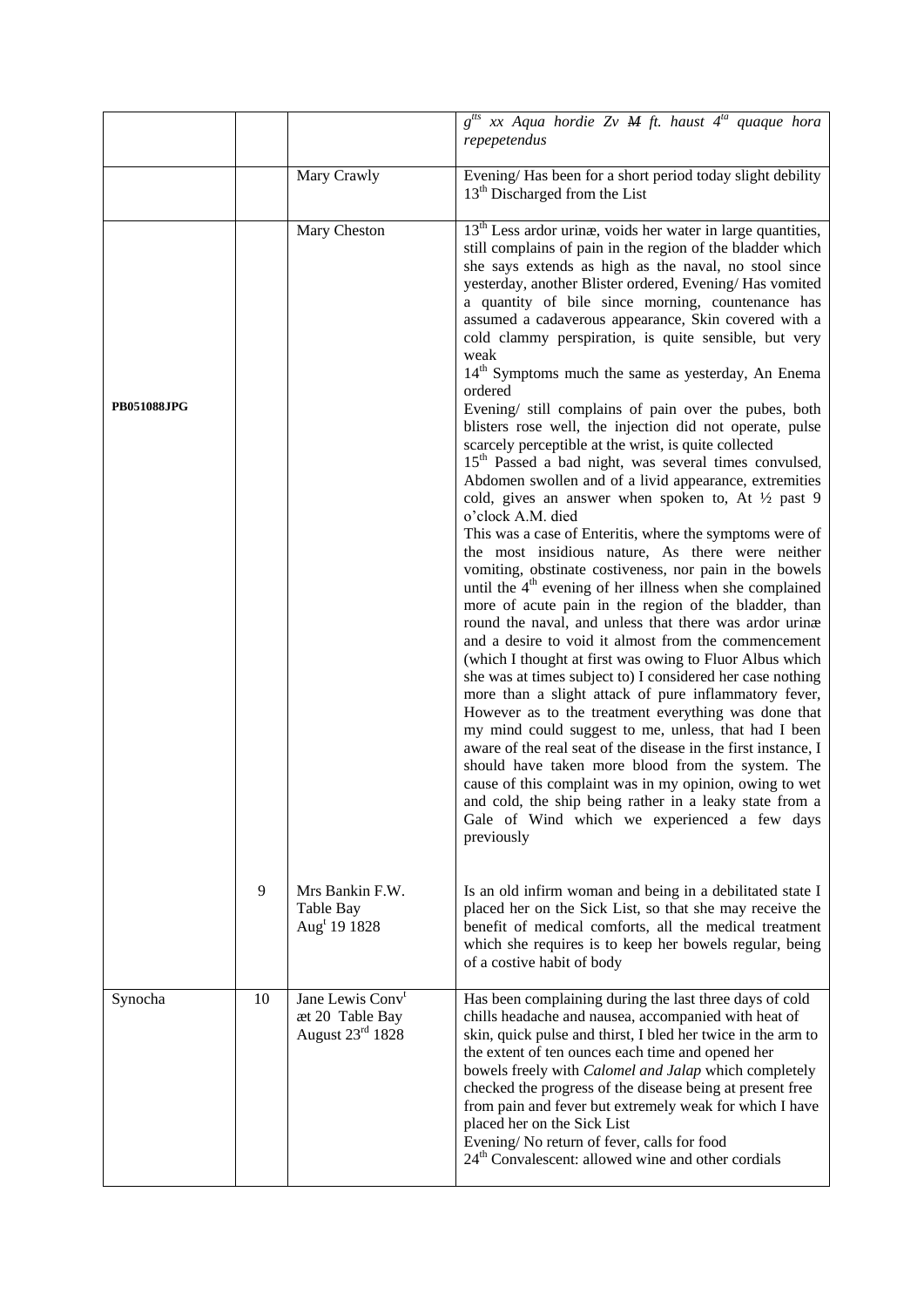| Synocha<br>PB051089JPG        | 11 | Edward Port F.B.<br>æt 17 August $27^{\text{th}}$ 1828<br>Lat 43.20 s | Has been under my care for these last two days for the<br>cure of inflammatory fever but did not place him on the<br>list until today his mother being unwilling to let him go<br>to the sick bay, I have taken from his arm at three<br>different periods thirty six ounces of blood, and opened<br>his bowels freely, He passed last night tolerably well and<br>feels much better this morning, pulse rather quick,<br>headache partly gone, tongue cleaner skin cooler, bowels<br>open, Barly water and lemonade occasionally for Drink<br>Evening/. Symptoms much the same<br>28 <sup>th</sup> Mutters in his sleep, pulse quick and small, head<br>giddy but not pained, considerable thirst, applicator Emp<br>Epispast inter scapular, submuriat hyd $g^{rs}$ v statim,<br>Evening/Calomel operated twice, blister not removed, in<br>other respects the same Habeat Pulv Ipecacuanha comp<br>grs h.s. 29 <sup>th</sup> Good rest during the early part of the night,<br>restless towards morning, blister not rose sufficiently,<br>bowels relaxed, less fever, pulse about 85 Barly water<br>ordered in lieu of lemonade                                                                                                                                                                                                                                                                                                                                                                                                                                                                                                                                                                                                                                                                                                                                                                                                                                                                                                                                                                                                                                                                                                                                                                                                                                                                    |
|-------------------------------|----|-----------------------------------------------------------------------|-------------------------------------------------------------------------------------------------------------------------------------------------------------------------------------------------------------------------------------------------------------------------------------------------------------------------------------------------------------------------------------------------------------------------------------------------------------------------------------------------------------------------------------------------------------------------------------------------------------------------------------------------------------------------------------------------------------------------------------------------------------------------------------------------------------------------------------------------------------------------------------------------------------------------------------------------------------------------------------------------------------------------------------------------------------------------------------------------------------------------------------------------------------------------------------------------------------------------------------------------------------------------------------------------------------------------------------------------------------------------------------------------------------------------------------------------------------------------------------------------------------------------------------------------------------------------------------------------------------------------------------------------------------------------------------------------------------------------------------------------------------------------------------------------------------------------------------------------------------------------------------------------------------------------------------------------------------------------------------------------------------------------------------------------------------------------------------------------------------------------------------------------------------------------------------------------------------------------------------------------------------------------------------------------------------------------------------------------------------------------------------------------------|
| Synocha<br><b>PB051090JPG</b> | 12 | Ann Morgan Conv <sup>t</sup><br>æt 28 August 27 <sup>th</sup> 1828    | Complained yesterday afternoon of headache, precordial<br>oppression, thirst and soreness all over the body, with<br>prostration of strength, she received a severe injury two<br>days ago while sitting in the long boat, by a heavy spar<br>striking her on the head and shoulder which they were<br>lowering at the time. She complains of cough also, Pulse<br>was quick and full skin hot and dry, tongue foul and<br>thirst, At 4P.M. took Zx of blood from her arm which<br>afforded great relief, At 7 P.M. symptoms more urgent,<br>bleeding repeated to the same extent which again<br>relieved, the blood in both instances exhibited the buffy<br>coat, Cream of Tartar water for drink, This morning less<br>headache pulse not so quick, fever still present, thirst<br>urgent, bowels costive, Calomel $g^{rs}$ v statim sumend,<br>Evening/ Calomel has not yet operated, acute in the right<br>side of the chest on coughing, Rx Sulp Magnesia Zfs<br>Aqua Menth Zvi M statim sumend Repetatur V.S. ad Zx<br>28 <sup>th</sup> Bleeding did well, Salts operated freely skin moist<br>and cooler, less thirst, pulse about 80 Decoctum hordie<br>ad libitum Evening/ Return of fever with headache<br>difficulty of breathing and cough, accompanied with pain<br>in the left side, Repetatur V.S. ad Zvi Blister applied to<br>the side, lemonade for drink<br>29 <sup>th</sup> No headache nor dyspnoea, skin cooler, pulse more<br>moderate, still complains of thirst, bowels open<br>Evening/ At 3 o'clock P.M. suffered a relapse by eating<br>some ships soup which as clandestinely given her by one<br>of her messmates, give her Calomel $g^{rs}$ v, At 7P.M.<br>Calomel operated, symptoms more urgent Repetatur V.S.<br>$30th$ Only took about four ounces of blood last night<br>when syncope supervened, feels weak this morning but<br>free from pain, skin moist, less thirst, Evening/<br>Complains of pain in the stomach and thirst, skin<br>covered with a clammy sweat, Countenance very much<br>altered, pulse small and quick, tongue foul, Blister<br>applied to the stomach and <i>Olei Ricini Zi</i> given, $31st$<br>Passed a bad night, repeated the Castor oil, stomach still<br>very painful, breathing hurried and laborious, extreme<br>debility, no stool, blister rose well, The following<br>injection ordered Rx Sulp Magnesia Zi Olei Oliva Zifs |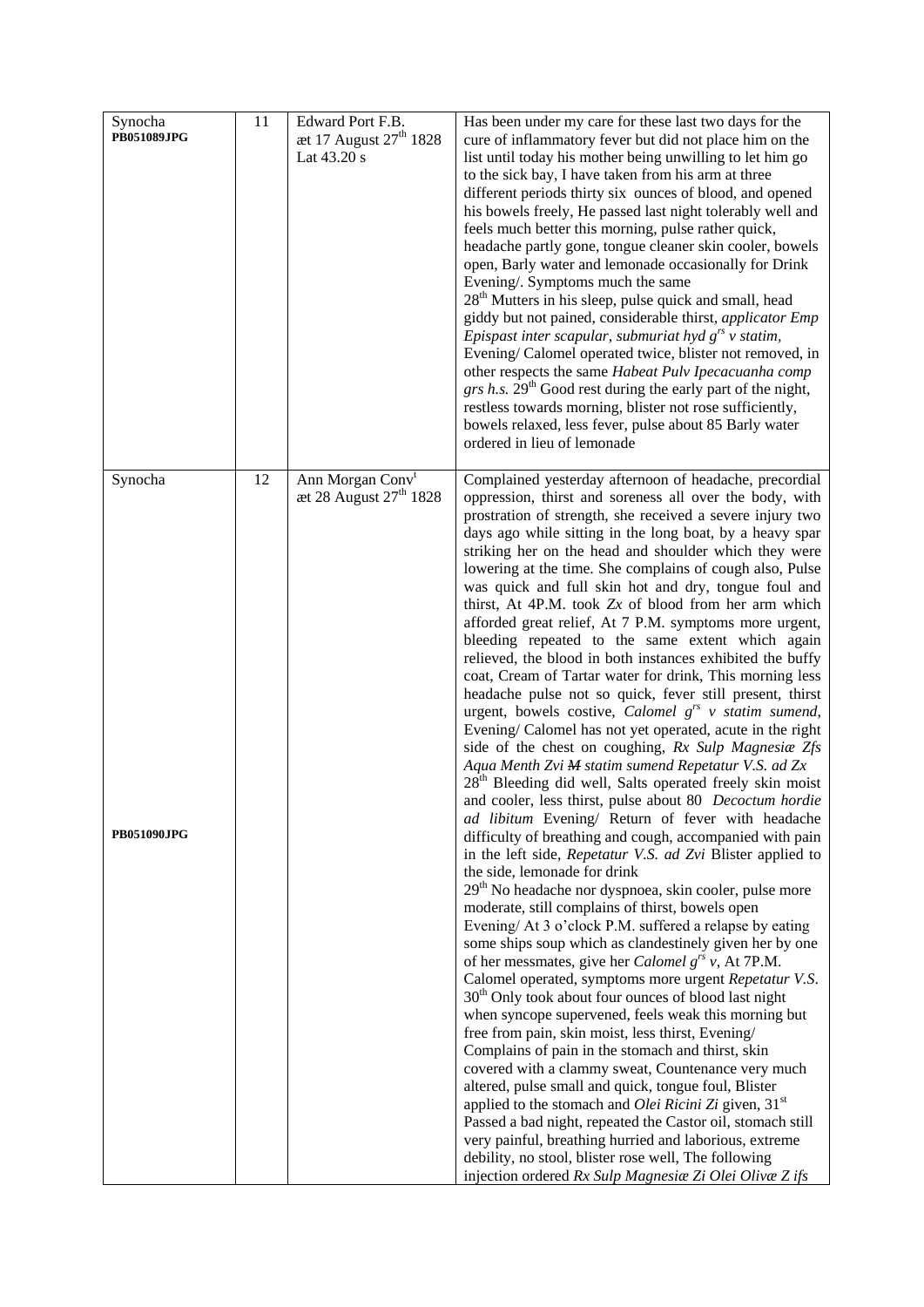|                        |    |                                                                                  | Decoct Avenae zxij M ft. Enema                                                                                                                                                                                                                                                                                                                                                                                                                                                                                                                                                                                                                                                                                                                                                                                                                                                                                                                                                                                                                                                                                                                                                                                                                    |  |  |  |
|------------------------|----|----------------------------------------------------------------------------------|---------------------------------------------------------------------------------------------------------------------------------------------------------------------------------------------------------------------------------------------------------------------------------------------------------------------------------------------------------------------------------------------------------------------------------------------------------------------------------------------------------------------------------------------------------------------------------------------------------------------------------------------------------------------------------------------------------------------------------------------------------------------------------------------------------------------------------------------------------------------------------------------------------------------------------------------------------------------------------------------------------------------------------------------------------------------------------------------------------------------------------------------------------------------------------------------------------------------------------------------------|--|--|--|
|                        |    | 29 <sup>th</sup><br><b>Edward Port</b>                                           | Evening/ Increase of fever, no headache, ideas confused<br>slight cough, Repetatur V.S. ad Zviij, 30 <sup>th</sup> Felt relief from<br>the blooding, less fever, countenance more lively, bowels<br>free, Barley Water continued. Evening/ slight return of<br>fever with a quick irritable pulse, tongue furred, thirst,<br>bowels open, Ordered a spoonful of Mistura Antimonial<br>every third hour Barly Water as usual, 31 <sup>st</sup> Perspired<br>freely in the night, in other respects the same<br>Evening/Fancies himself better                                                                                                                                                                                                                                                                                                                                                                                                                                                                                                                                                                                                                                                                                                      |  |  |  |
|                        |    | Ann Morgan<br>(continued on the opposite<br>side of the next page of<br>journal) | Evening/ Stomach swollen and painful Injection retained<br>but has not operated, extremities cold, pulse hardly<br>perceptible at the wrist, Drink and cordials continued<br>September 1 <sup>st</sup> Passed a bad night, no stool stomach<br>swollen hard and tense, breathing laborious and hurried,<br>features collapsed. At 10 o'clock A.M. died. In this case<br>the symptoms were so evident that I have no hesitation in<br>saying that both the brain and Lungs were affected and as<br>my patient was a robust young woman I used the lancet<br>freely together with other Antiphlogistic means, the<br>effects of which were so favourable that she was (I may<br>say) convalescent on the third day of her illness, however,<br>having on that day suffered a relapse her symptoms<br>became, in spite of all my efforts, daily more alarming<br>until she died, and I am firmly of opinion that she must<br>have received some severe internal injury from the<br>accident already described, as there were strong<br>indications of mortification during the last few hours of<br>her existence                                                                                                                                    |  |  |  |
| Dysuria<br>PB051091JPG | 13 | Maria Haspberry<br>Conv $^t$ æt. 26<br>August 31 <sup>st</sup> 1828              | Has been subject to bowel complaints, from which she<br>always recovered without having occasion to place her on<br>the sick list, but she is also subject to Fluor Albus and<br>latterly she complained of a difficulty of voiding her urine<br>accompanied with severe pain, yesterday evening she<br>complained of her bowels being swollen, painful and sore<br>to the touch, and that she had not made water for the last<br>twenty four hours although she made frequent attempts to<br>do so, Fomentations were tried twice without effect, and<br>as the symptoms became urgent I used the Catheter which<br>afforded great relief, Bowels still swollen painful and<br>costive, tongue furred, skin cool, pulse small and quick<br>Habeat statim Olei Ricini Zi Applicatur Emp Lyttæ que<br>dolet, Today symptoms much the same, stomach rejected<br>the <i>oil submuriat hyd</i> $g^{rs}$ v given, Blister not removed,<br>Evening/Blister removed and dressed, had one stool since<br>the powder was taken made water at the same time, but<br>with great pain, feels rather better<br>September 1 <sup>st</sup> Bowels still swollen and painful, pulse<br>small and quick, tongue white, no fever, some thirst and<br>great debility |  |  |  |
|                        |    | <b>Edward Post</b>                                                               | September 1 <sup>st</sup> Passed a good night, no headache, bowels<br>costive, no fever, some thirst and debility ordered<br><i>Calomel</i> $g^{rs}$ v Evening/ Bowels open in other respects the<br>same Continuatur Mist antimonial                                                                                                                                                                                                                                                                                                                                                                                                                                                                                                                                                                                                                                                                                                                                                                                                                                                                                                                                                                                                             |  |  |  |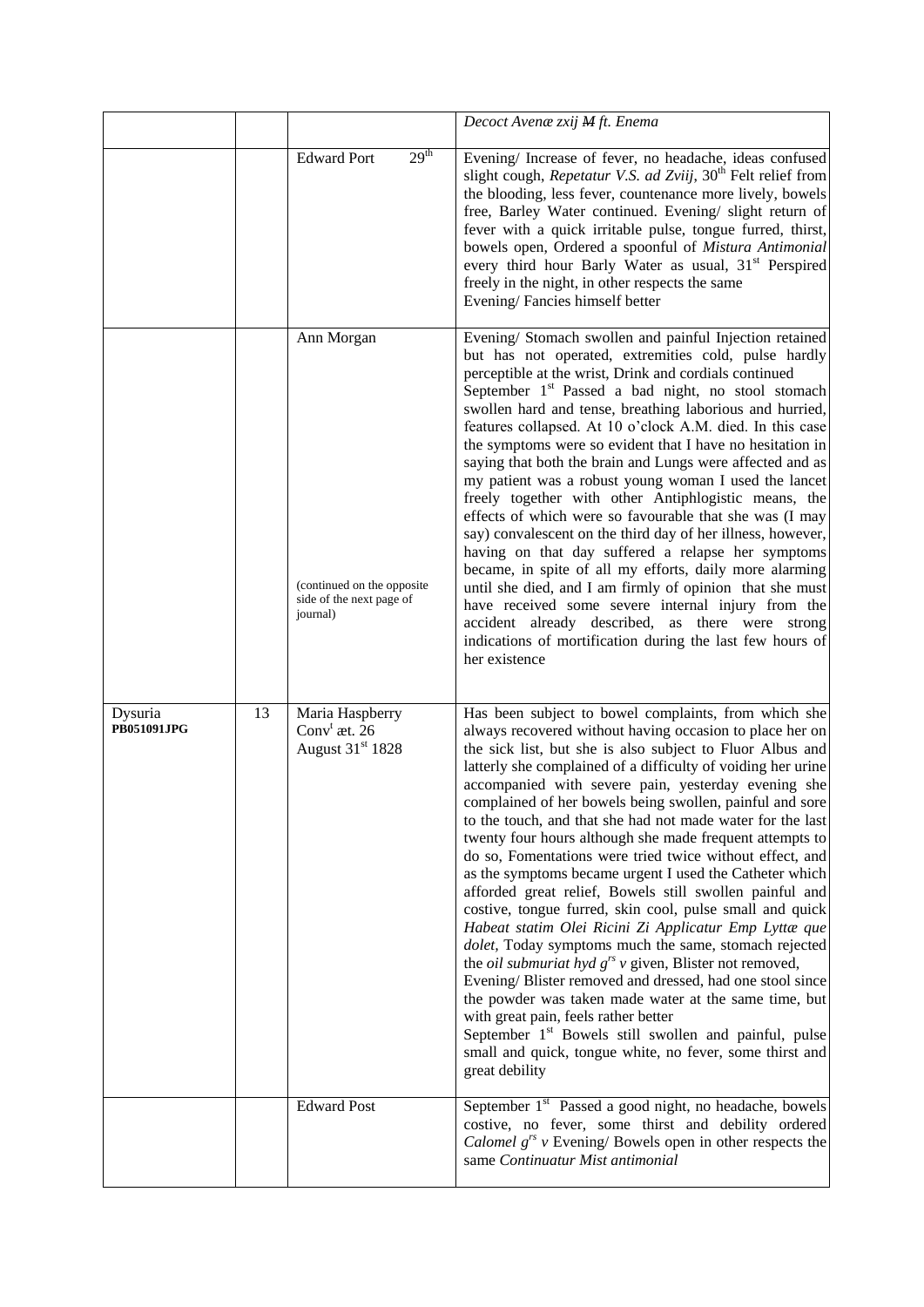|                    |    | Maria Haspberry                                                   | Evening/ No stool, symptoms the same Olei Ricini zi<br>statim sumend 2 <sup>nd</sup> At 9 P.M. last night had again occasion<br>to use the catheter, Castor oil had not then operated says<br>she had one stool early this morning bowels easy and less<br>swollen, is very weak, had tea for breakfast-                                                                                                                                                                                                                                                                                                                                                                                                                                                                                                                                                                                  |
|--------------------|----|-------------------------------------------------------------------|-------------------------------------------------------------------------------------------------------------------------------------------------------------------------------------------------------------------------------------------------------------------------------------------------------------------------------------------------------------------------------------------------------------------------------------------------------------------------------------------------------------------------------------------------------------------------------------------------------------------------------------------------------------------------------------------------------------------------------------------------------------------------------------------------------------------------------------------------------------------------------------------|
|                    |    | <b>Edward Post</b>                                                | About 4 o'clock this morning had a slight<br>2 <sup>nd</sup><br>exacerbation of fever which lasted an hour and a half, at<br>present skin cool, pulse still quick, tongue foul and thirst<br>Evening/Bowels very much relaxed, in other respects the<br>same, Omittatur Mist Antonimonial Habeat h.s. Pulv<br>Ipecacuanha comp $g^{rs}$ vij Decoct hordie ad libitum                                                                                                                                                                                                                                                                                                                                                                                                                                                                                                                      |
| <b>PB051092JPG</b> |    | Maria Haspberry                                                   | Evening/No further operation from the castor oil ordered<br>the following powder Rx Pulv Jalap $g^{rs}$ v submuriat hyd<br>$g^{rs}$ iij $M$ 3 <sup>rd</sup> Purging powder operated twice in the night,<br>made water at the same time, but with considerable pain,<br>is weak and still complains of pain round the naval, Had a<br>cup of coffee for breakfast                                                                                                                                                                                                                                                                                                                                                                                                                                                                                                                          |
|                    |    | <b>Edward Post</b>                                                | $3rd$ Feels much better was only twice purged in the night,<br>pulse stronger and not so quick, tongue cleaner, no return<br>of fever, Evening/Continues better, Barly water and gruel<br>occasionally for drink                                                                                                                                                                                                                                                                                                                                                                                                                                                                                                                                                                                                                                                                          |
|                    |    | Maria Haspberry                                                   | Evening/ makes water more freely, less pain round naval,<br>appetite bad, Barly water for drink<br>4 <sup>th</sup> Bowels regular, appetite still bad, in other respects<br>better                                                                                                                                                                                                                                                                                                                                                                                                                                                                                                                                                                                                                                                                                                        |
|                    |    | <b>Edward Post</b>                                                | 4 <sup>th</sup> No fever, great debility. Had Sago for breakfast,<br>Evening/No return of fever, gains strength calls for food                                                                                                                                                                                                                                                                                                                                                                                                                                                                                                                                                                                                                                                                                                                                                            |
|                    |    | Maria Haspberry                                                   | Evening/Continues better, appetite improves, belly open<br>5 <sup>th</sup> Passed a good night, bowels free, less ardor urinæ, Tea<br>for breakfast                                                                                                                                                                                                                                                                                                                                                                                                                                                                                                                                                                                                                                                                                                                                       |
|                    |    | <b>Edward Post</b>                                                | 5 <sup>th</sup> Symptoms the same as yesterday<br>Evening/No alteration since morning                                                                                                                                                                                                                                                                                                                                                                                                                                                                                                                                                                                                                                                                                                                                                                                                     |
|                    |    | Maria Haspberry                                                   | Evening/ Continues better, Had some mutton for dinner,<br>$6th$ Convalescent                                                                                                                                                                                                                                                                                                                                                                                                                                                                                                                                                                                                                                                                                                                                                                                                              |
|                    |    | <b>Edward Post</b>                                                | 6 <sup>th</sup> Convalescent                                                                                                                                                                                                                                                                                                                                                                                                                                                                                                                                                                                                                                                                                                                                                                                                                                                              |
| Gonorrhœa          | 14 | Mary A. Roberts<br>Convt Sept 5 <sup>th</sup> 1828<br>Lat 38.40 s | Complains of scalding and difficulty of voiding her urine,<br>accompanied with swelling and soreness in her private<br>parts, she acknowledges to be one of those who broke out<br>of Prison the night of the $13th$ of August, and that she was<br>injured by the man she went with. It appears that this man<br>got injured at Madeira in June last, ordered her Sulph<br>Magnesia Zi and an injection of Goulard Water, with<br>directions to apply it externally, also, Barly Water for<br>drink, Evening/ The same, 6 <sup>th</sup> Less ardor urinæ, labii not<br>so much swollen, Drink and lotion as usual<br>Evening/ The same, $7th$ Says she feels much better,<br>Evening/ Much the same, 8 <sup>th</sup> Repetatur Sulph Magnesia<br>et Continuantur Alia -<br>9 <sup>th</sup> Medicine did well, symptoms less urgent<br>10 No inflammation, scalding quite gone still some |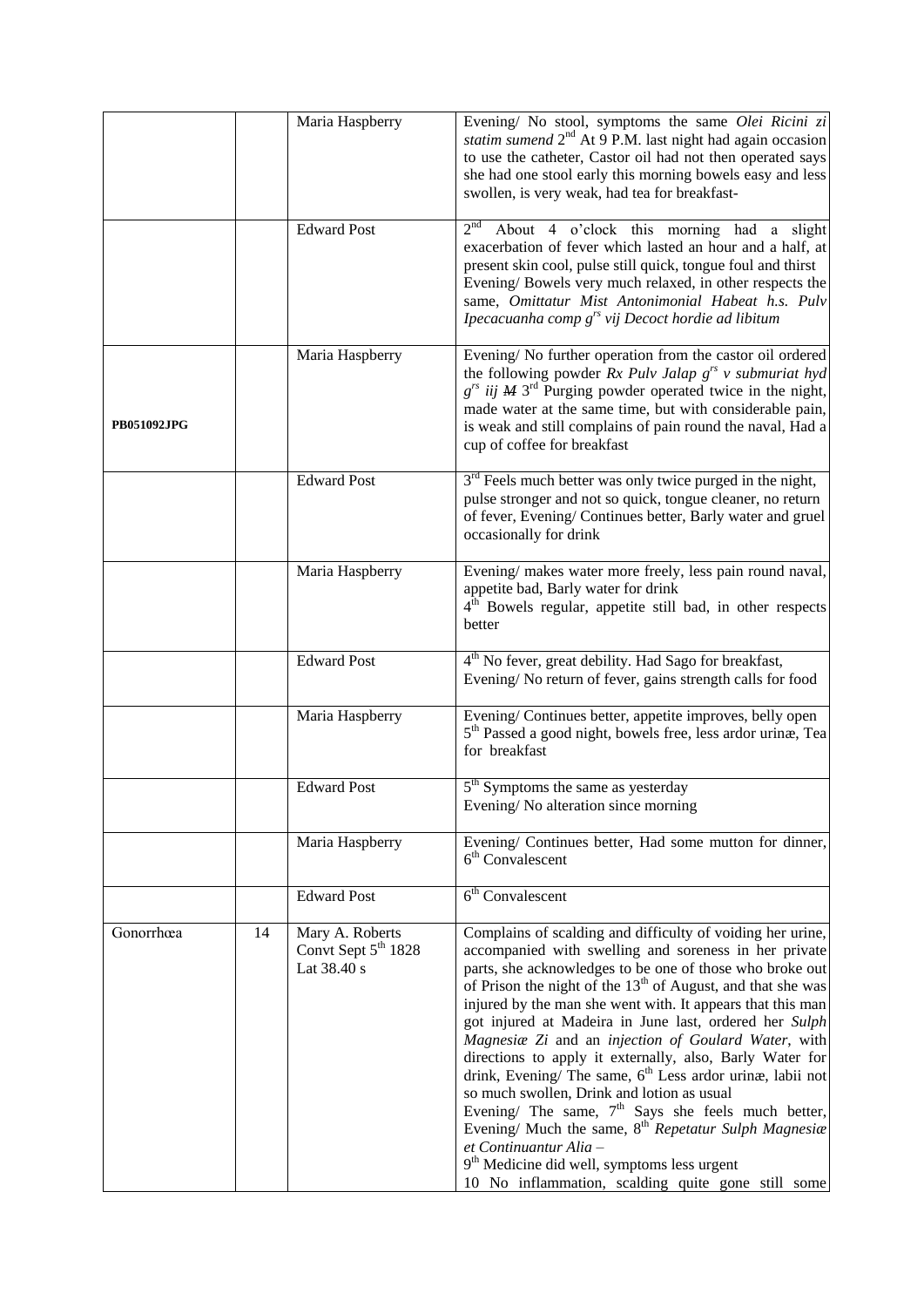|                        |    |                                                                                                                 | discharge, $11th$ Scarcely any complaints, Discharged from<br>the list                                                                                                                                                                                                                                                                                                                                                                                                                                                                                                                                                                                                                                                                                                                                                                                                                                                                                                                                                                                                                                                                                                                                                                                                                                                                                                                                                                                                                                                                                                                                                                                                                                                                                                                                                                                                                                                                                                                                                                                                                                                                                                                                                                                                           |
|------------------------|----|-----------------------------------------------------------------------------------------------------------------|----------------------------------------------------------------------------------------------------------------------------------------------------------------------------------------------------------------------------------------------------------------------------------------------------------------------------------------------------------------------------------------------------------------------------------------------------------------------------------------------------------------------------------------------------------------------------------------------------------------------------------------------------------------------------------------------------------------------------------------------------------------------------------------------------------------------------------------------------------------------------------------------------------------------------------------------------------------------------------------------------------------------------------------------------------------------------------------------------------------------------------------------------------------------------------------------------------------------------------------------------------------------------------------------------------------------------------------------------------------------------------------------------------------------------------------------------------------------------------------------------------------------------------------------------------------------------------------------------------------------------------------------------------------------------------------------------------------------------------------------------------------------------------------------------------------------------------------------------------------------------------------------------------------------------------------------------------------------------------------------------------------------------------------------------------------------------------------------------------------------------------------------------------------------------------------------------------------------------------------------------------------------------------|
| Lumbago<br>PB051093JPG | 15 | Eliz <sup>th</sup> Harris Conv <sup>t</sup><br>Æt 23 Sept 12 <sup>th</sup> 1828<br>Lat 39°.2 S Long<br>65°.39 E | A few days ago was exposed to wet and cold on deck<br>washing her clothes and same day was pitched over the<br>washing tub by a lurch of the ship which injured her<br>severely across the loins, she was bled and her bowels<br>freely opened which relieved her at the time -<br>Today however she complains of headache, loss of<br>appetite, thirst, and pain in the lumber region, pulse quick,<br>tongue slightly furred, heat of skin natural, Habeat statim<br>Pulv Jalap $g^{rs}xy$ Calomel $g^{rs}iii$ , Evening/Powder operated<br>twice, still complains of her loins, less headache, Emp<br><i>Epispast ad region Lumb</i> , 13 <sup>th</sup> Blister rose well, feels a<br>little better, bowels free, less thirst, Evening/ Symptoms<br>much the same, 14 <sup>th</sup> Still complains of her back, headache<br>partly gone, heat of skin natural, pulse regular<br>Evening/Symptoms much the same as in the morning<br>15 <sup>th</sup> Passed a good night, feels much better, return of<br>appetite, Evening/Continues better<br>15 <sup>th</sup> Convalescent, 23 <sup>rd</sup> Discharged quite well                                                                                                                                                                                                                                                                                                                                                                                                                                                                                                                                                                                                                                                                                                                                                                                                                                                                                                                                                                                                                                                                                                                                                        |
| <b>PB051094JPG</b>     |    | <b>Edward Post case</b><br>continued                                                                            | $16th$ From the $6th$ until this morning was quite free from<br>fever, and had a craving appetite, which has mother<br>allowed him to gratify contrary to my directions, His<br>pulse is quick, skin hot, tongue white, bowels free, some<br>thirst, ordered <i>Calomel</i> $g^{rs}$ v, Evening/ Calomel operated<br>once, symptoms in other respects the same, $17th$ Had a<br>severe attack of fever last night, talked incoherently, fever<br>absent again this morning, no headache, pulse quick and<br>small, bad appetite, extreme debility allowed wine in the<br>absence of the fever, Evening/ Bowels rather relaxed, in<br>other respects the same, Habeat Pulveris Ipecacuanha<br>comp $g^{rs}$ viij h.s.<br>18 <sup>th</sup> Had no return of fever, better rest, still very weak,<br>Had a cup of Coffee for breakfast Evening/ Continues<br>much the same<br>19 <sup>th</sup> Still very weak, appetite bad, bowels open, <i>Habeat</i><br>Infus Quassiae Z iv bis in die Evening/ The same<br>$20th$ Had a slight exacerbation of fever last night, there is a<br>complete remission this morning, is much weaker<br>Continuantur Omnia, Evening/ Complains of cough, in<br>every other respect as in the morning, $21st$ Cough<br>troublesome through the night, Rx Syrup [Simp.?] Z viij<br>Tinct Scillae – Opii $g^{tts}$ xxx ft Mistura cujus Capiat æqu<br>cochliarium unum urgent tussi, Evening/ Cough not so<br>urgent in other respects the same, $22nd$<br>Talked<br>incoherently in his sleep, skin cool, pulse quick and small,<br>bowels rather confined $Rx$ Pulv Jalap $g^{rs}$ x submuriat hyd<br>$g^{rs}$ ij M ft. Pulv statim sumend, Evening/ Powder has not<br>operated, symptoms the same.23 <sup>rd</sup> Medicine has operated,<br>faces passed involuntarily, sensible when spoken to<br>extreme debility, Evening continues much the same, 24<br>Passed rather a better night, ate some arrow root for<br>breakfast, still very weak, cough troublesome, Evening/<br>The same Pilula opii h.s.<br>$25th$ Better rest, continues weak –<br>Evening/ Bowels costive, a laxative pill given, 26 <sup>th</sup> Bad<br>rest, was delirious in the night, pill operated, sensible this<br>morning, Had some arrow root for breakfast, Evening/ |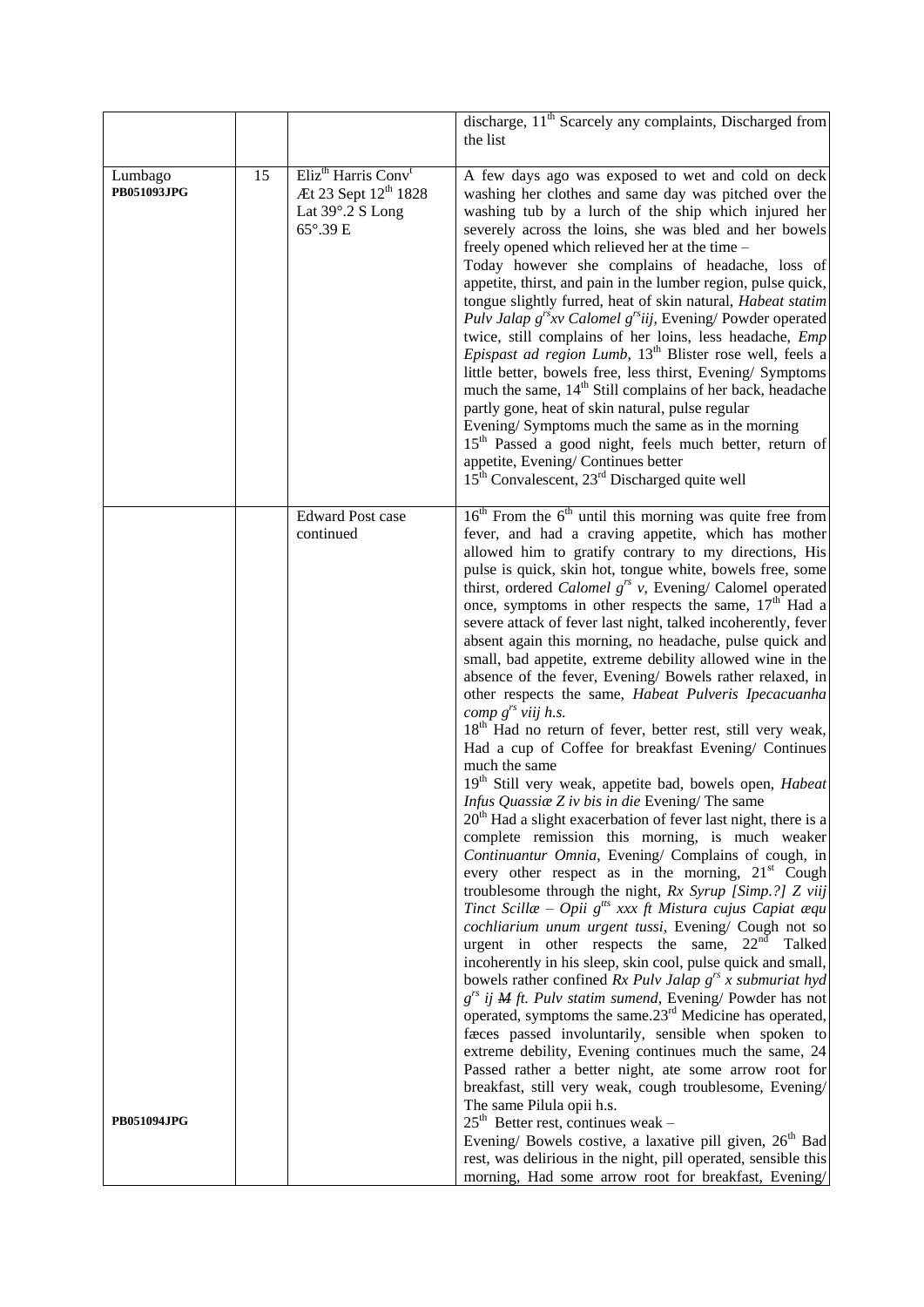|                    |    |                                                                                                  | skin cool, pulse weak and small, cough troublesome<br>$27th$ Bad rest, talked incoherently in the night, sensible<br>again this morning Habeat Mist camphor Zifs 4 <sup>ta</sup> quaque<br><i>hora</i> Evening/ The same, $28th$ No particular change since<br>last evening, Continuatur Mist camphoræ, Evening/ The<br>same $29th$ Was delirious in the night, in other respects the<br>same, Evening/ rather more collected. Medicine and<br>cordials continued<br>30 <sup>th</sup> Much the same as yesterday Evening/No alteration,<br>is very restless Pilula opii h.s. October 1 <sup>st</sup> Slept well and<br>is quite sensible, faces passed involuntarily, extreme<br>debility, Wine and cordials as usual, Evening/ Much the<br>same<br>2 <sup>nd</sup> Slept well, in other respects as last night Evening/<br>Difficulty of breathing and cough Repet <sup>r</sup> pilula opii h.s.<br>3 <sup>rd</sup> Slept well during the early part of the night, breathing<br>more laborious, pulse small quick and intermitting,<br>bowels costive Habeat statim Ol Ricini zfs<br>Evening/ Castor oil has not operated bowels swollen,<br>symptoms more urgent<br>4 <sup>th</sup> Medicine has not yet operated, bowels very much<br>swollen, features collapsed breathing very laborious. At 2<br>o'clock P.M. died                                                                                                                                                                                                                                                                                                                                                                                                                                                                                                                                                                                                                                                                                                                        |
|--------------------|----|--------------------------------------------------------------------------------------------------|-------------------------------------------------------------------------------------------------------------------------------------------------------------------------------------------------------------------------------------------------------------------------------------------------------------------------------------------------------------------------------------------------------------------------------------------------------------------------------------------------------------------------------------------------------------------------------------------------------------------------------------------------------------------------------------------------------------------------------------------------------------------------------------------------------------------------------------------------------------------------------------------------------------------------------------------------------------------------------------------------------------------------------------------------------------------------------------------------------------------------------------------------------------------------------------------------------------------------------------------------------------------------------------------------------------------------------------------------------------------------------------------------------------------------------------------------------------------------------------------------------------------------------------------------------------------------------------------------------------------------------------------------------------------------------------------------------------------------------------------------------------------------------------------------------------------------------------------------------------------------------------------------------------------------------------------------------------------------------------------------------------------------------------------------|
| <b>PB051095JPG</b> | 16 | Mrs Brown F.W.<br>September 30 <sup>th</sup> 1828<br>In Lat 45°18S Long<br>132°55 E<br>Mrs Brown | Complained on the $28th$ inst of pain and uneasiness in her<br>bowels, accompanied with violent purging and remitting<br>of Bilious matter, and of spasms in the legs and thighs,<br>Astringents and Antispasmodics were administered which<br>produced only momentary relief, as the symptoms<br>returned shortly after the exhibition of each dose of the<br>medicine and continued so until between 12 and 1 o'clock<br>yesterday when she brought forth a seven months child<br>which lived a few hours and in all probability might have<br>survived had the wretched mother let her situation be<br>known, she is now in a very debilitated state, pulse small<br>and weak, eyes sunk in their sockets, skin cool and<br>clammy, is unwilling to take any cordial that is prepared<br>for her and is in a very desponding state of mind<br>Evening/ Pulse a little stronger, ate some gruel, mind<br>more tranquil, less purging, Pilula opii.h.s.<br>October $1st$ Had a few hours sleep, gains strength, less<br>purging, lochial discharge but scanty, Evening/ Feels<br>restless, <i>Habeat Tinct Opii</i> $g^{its}$ xxx <i>h.s.</i> $2^{nd}$ Anodyne had<br>scarcely any effect, pulse stronger, heat of skin natural,<br>some thirst, bowels regular, lochial discharge more<br>copious 3 <sup>rd</sup> Bad rest, does not feel quite so well, lochial<br>discharge much diminished, thirst urgent, bowels free<br>Evening/ Bad appetite, in other respects the same, $4th$ Is<br>much better, Symptoms favourable, Evening/same as in<br>the morning/ $5^{th}$ Goes on well –<br>Evening/ Gains strength, 6 <sup>th</sup> Better appetite and in every<br>respect better, $7th$ Same as yesterday, $8th$ No alteration, $9th$<br>No complaints, Evening/ Headache, bowels costive Olei<br>Ricini Zfs ordered, 10 <sup>th</sup> Passed a bad night medicine<br>operated this morning, feels much relieved, Evening/<br>Continues better<br>11 <sup>th</sup> Appetite good, bowels free, Convalescent<br>17 <sup>th</sup> Discharged |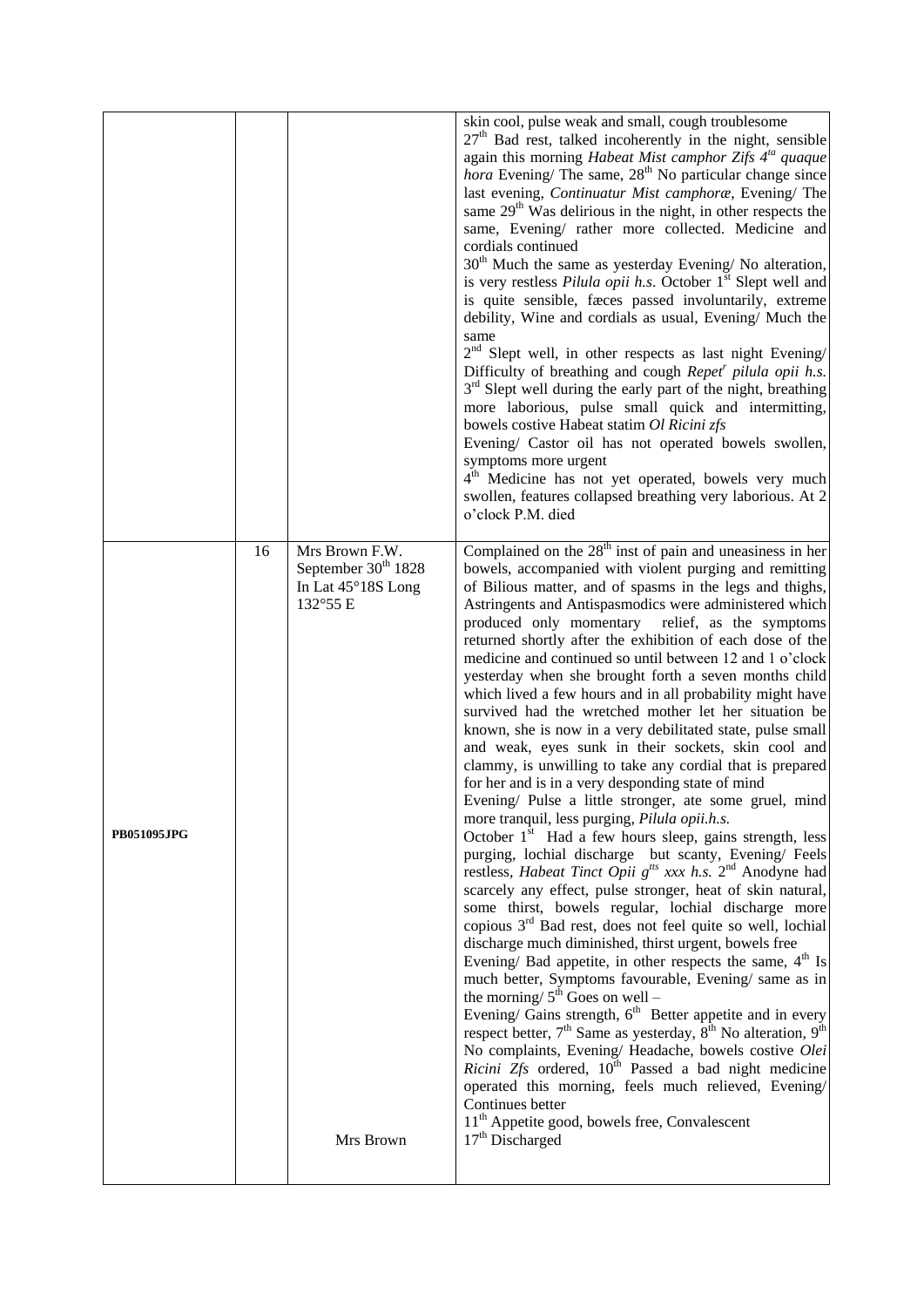|  | Mrs Barkin F.W.                      | 17 | $D^{\circ}$                                                                                                                                                                                                                                                                                                                                                        |
|--|--------------------------------------|----|--------------------------------------------------------------------------------------------------------------------------------------------------------------------------------------------------------------------------------------------------------------------------------------------------------------------------------------------------------------------|
|  | Jane Lewis Conv <sup>t</sup>         | 17 | $D^{\circ}$                                                                                                                                                                                                                                                                                                                                                        |
|  | Maria Haspberry<br>Conv <sup>t</sup> | 17 | $D^{\circ}$                                                                                                                                                                                                                                                                                                                                                        |
|  | June 13 <sup>th</sup> 1828           |    | Vaccinated Euphemia McMullan's child aged 2 years,                                                                                                                                                                                                                                                                                                                 |
|  |                                      |    | Same day vaccinated Judy Kelly's child aged 4 months<br>both did well                                                                                                                                                                                                                                                                                              |
|  | June $21st$                          |    | Vaccinated Jean Maier, alias, Dogherty's child aged 3<br>years who did well also. These were the only three<br>children in the ship who had not been vaccinated<br>previously to their embarkation, what remained of the<br>vaccination matter which I was supplied with, I gave to<br>the Colonial Surgeon at Hobart Town<br>O Sproule surgeon and superintendent |
|  |                                      |    |                                                                                                                                                                                                                                                                                                                                                                    |
|  |                                      |    |                                                                                                                                                                                                                                                                                                                                                                    |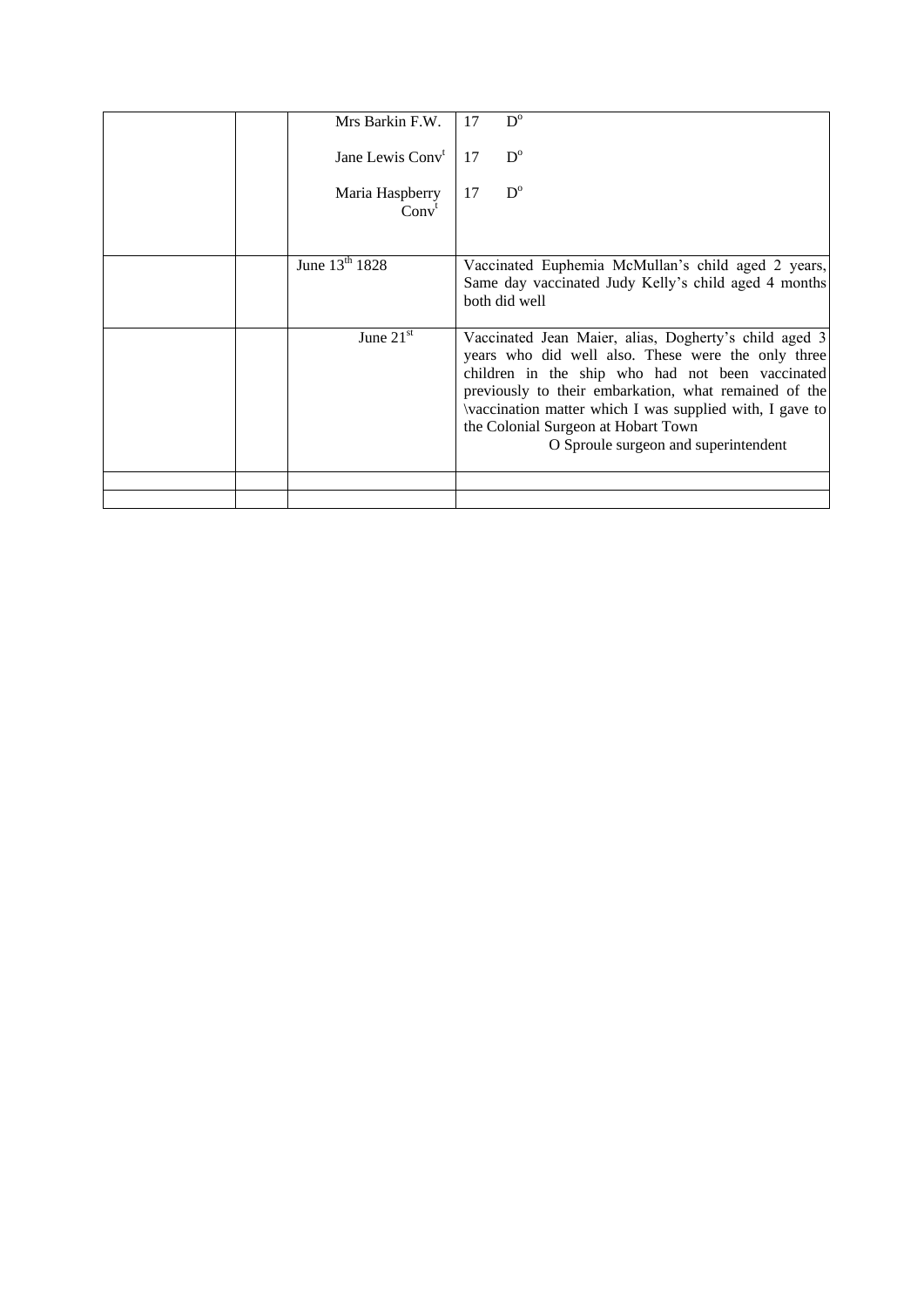### **PB051096JPG**

| <b>Nature of the Disease or Hurt</b> |          |             | Put on<br>the Sick<br>List            | Discharged                                        | Sent to the<br>Hospital                           | Died on board                                     | Invalided | Remaining | Nos. of such Cases as<br>are detailed in the<br>Journal |
|--------------------------------------|----------|-------------|---------------------------------------|---------------------------------------------------|---------------------------------------------------|---------------------------------------------------|-----------|-----------|---------------------------------------------------------|
| Order<br><b>Class</b>                |          |             |                                       |                                                   |                                                   |                                                   |           |           |                                                         |
| Hæmatemesis                          | Pyrexia  | Hæmorrhagia | April 30 <sup>th</sup>                | $\boldsymbol{\varsigma}$ $\boldsymbol{\varsigma}$ | $\zeta$ $\zeta$                                   | July17                                            |           |           | 1                                                       |
| Obstipatio & Debility                | Locales  | Epischeses  | May $25th$                            | June 13 <sup>th</sup>                             | $\zeta\,\zeta$                                    | $\boldsymbol{\varsigma}$ $\boldsymbol{\varsigma}$ |           |           | $\overline{2}$                                          |
| Synocha                              | Pyrexia  | Febres      | May 25                                | July $5^{\text{th}}$                              | $\epsilon\,\epsilon$                              | $\epsilon$ $\epsilon$                             |           |           | 3                                                       |
| Obstipatio                           | Locales  | Epischeses  | June 21                               | Sept <sup>r</sup> 24                              |                                                   |                                                   |           |           | $\overline{4}$                                          |
| Dyspepsia                            | Neuroses | Adynamia    | June 26                               | $\overline{\text{Aug}^t 18}$                      |                                                   |                                                   |           |           | 5                                                       |
| Dyspepsia                            | Neuroses | Adynamia    | July $18th$                           | Aug <sup>t</sup> $18$                             |                                                   |                                                   |           |           | 6                                                       |
| Apoplexia Venenata                   | Neurosis | Comata      | Aug <sup>t</sup> 9                    | Aug <sup>t</sup> 13                               |                                                   |                                                   |           |           | $\boldsymbol{7}$                                        |
| Enteritis                            | Pyrexia  | Febres      | Aug <sup>t</sup> t 9                  | Aug <sup>t</sup>                                  | Aug                                               | Aug <sup>t</sup> 15                               |           |           | $\overline{8}$                                          |
| Obstipatio &Debility                 | Locales  | Epischeses  | Aug <sup>t</sup> 19                   | Oct <sup>r</sup> $17$                             |                                                   |                                                   |           |           | 9                                                       |
| Synocha                              | Pyrexia  | Febres      | Aug <sup>t</sup> 23                   | Oct <sup>r</sup> $17$                             |                                                   |                                                   |           |           | 10                                                      |
| Synocha                              | Pyrexia  | Febres      | $\overline{\text{Aug}^{\text{t}} 27}$ | $\overline{\mathfrak{c}}$                         | $\zeta\,\zeta$                                    | Oct <sup>r</sup> 4                                |           |           | 11                                                      |
| Synocha                              | Pyrexia  | Febres      | Aug <sup>t</sup> $27$                 | $\epsilon$                                        | $\boldsymbol{\varsigma}$ $\boldsymbol{\varsigma}$ | Sept $r_1$                                        |           |           | 12                                                      |
| Dysuria                              | Locales  | Epischeses  | Aug <sup>t</sup> $31$                 | Oct <sup>r</sup> $17$                             |                                                   |                                                   |           |           | 13                                                      |
| Gonorrhoea                           | Locales  | Apocenoses  | Sept $5$                              | Sept <sup>r</sup> 11                              |                                                   |                                                   |           |           | 14                                                      |
| Lumbago                              | Pyrexia  | Phlegmasis  | Sept $\sqrt{12}$                      | Sept <sup>r</sup> 23                              |                                                   |                                                   |           |           | 15                                                      |
| Cholera                              | Neuroses | Spasmi      | Sept $r$ 30                           | Oct <sup>r</sup> $17$                             |                                                   |                                                   |           |           | 16                                                      |
|                                      |          |             |                                       |                                                   |                                                   |                                                   |           |           |                                                         |
|                                      |          |             |                                       |                                                   |                                                   |                                                   |           |           |                                                         |
|                                      |          |             |                                       |                                                   |                                                   |                                                   |           |           |                                                         |
|                                      |          |             |                                       |                                                   |                                                   |                                                   |           |           |                                                         |
|                                      |          |             |                                       |                                                   |                                                   |                                                   |           |           |                                                         |
|                                      |          |             |                                       |                                                   |                                                   |                                                   |           |           |                                                         |
|                                      |          |             |                                       |                                                   |                                                   |                                                   |           |           |                                                         |
|                                      |          |             |                                       |                                                   |                                                   |                                                   |           |           |                                                         |
|                                      |          |             |                                       |                                                   |                                                   |                                                   |           |           |                                                         |
|                                      |          |             |                                       |                                                   |                                                   |                                                   |           |           |                                                         |
|                                      |          |             |                                       |                                                   |                                                   |                                                   |           |           |                                                         |
|                                      |          |             |                                       |                                                   |                                                   |                                                   |           |           |                                                         |
|                                      |          |             |                                       |                                                   |                                                   |                                                   |           |           |                                                         |
|                                      |          |             |                                       |                                                   |                                                   |                                                   |           |           |                                                         |
|                                      |          |             |                                       |                                                   |                                                   |                                                   |           |           |                                                         |
|                                      |          |             |                                       |                                                   |                                                   |                                                   |           |           |                                                         |
|                                      |          |             |                                       |                                                   |                                                   |                                                   |           |           |                                                         |
|                                      |          |             |                                       |                                                   |                                                   |                                                   |           |           |                                                         |
|                                      |          |             |                                       |                                                   |                                                   |                                                   |           |           |                                                         |
|                                      |          |             |                                       |                                                   |                                                   |                                                   |           |           |                                                         |
|                                      |          |             |                                       |                                                   |                                                   |                                                   |           |           |                                                         |
|                                      |          |             |                                       |                                                   |                                                   |                                                   |           |           |                                                         |
|                                      |          |             |                                       |                                                   |                                                   |                                                   |           |           |                                                         |
|                                      |          |             |                                       |                                                   |                                                   |                                                   |           |           |                                                         |
|                                      |          |             |                                       |                                                   |                                                   |                                                   |           |           |                                                         |
|                                      |          |             |                                       |                                                   |                                                   |                                                   |           |           |                                                         |

## **A Nosological Synopsis of the Sick Book kept during the Period of this Journal, in conformity with the 30th Article of the Surgeons' Instructions.**